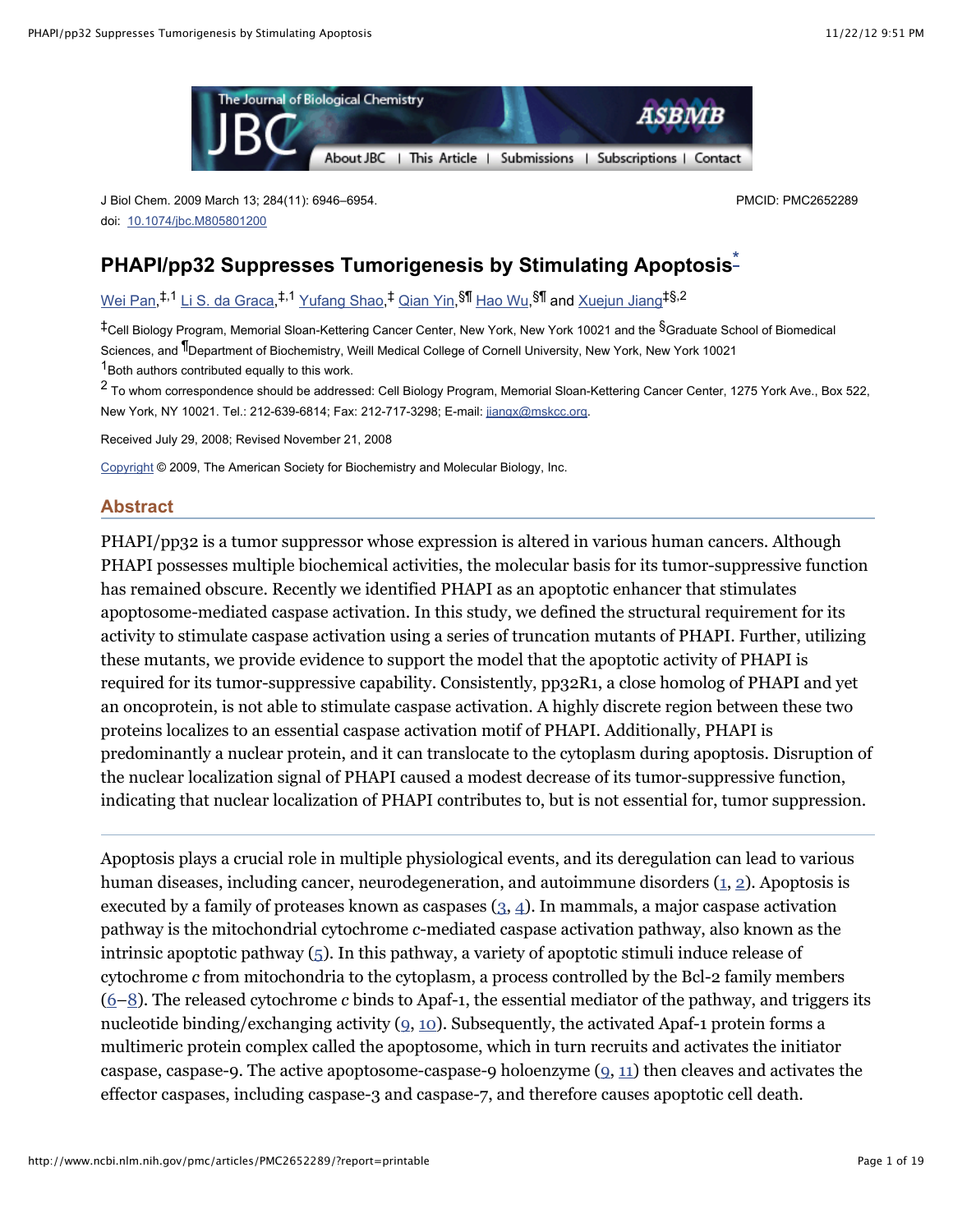The cytochrome *c*-mediated caspase activation pathway is under precise regulation. For example, in the upstream of mitochondria, there are both pro-apoptotic and anti-apoptotic Bcl-2 family proteins that dictate mitochondrial cytochrome *c* release [\(6–](http://www.ncbi.nlm.nih.gov/pubmed/9597135)[8\)](http://www.ncbi.nlm.nih.gov/pubmed/11165519). In the downstream of mitochondria, inhibitor of apoptosis proteins negatively regulate apoptosis by inhibiting caspase activity  $(12-15)$  $(12-15)$ . The function of inhibitor of apoptosis proteins can be antagonized by  $\text{Smac}/\text{Diablo}$  [\(16,](http://www.ncbi.nlm.nih.gov/pubmed/10929711) [17\)](http://www.ncbi.nlm.nih.gov/pubmed/10929712) and  $\text{Omi}/\text{Htr2A}$  [\(18,](http://www.ncbi.nlm.nih.gov/pubmed/11583623) [19\)](http://www.ncbi.nlm.nih.gov/pubmed/11604410), which are also released from mitochondria during apoptosis. Further, nucleotide binding/exchanging of Apaf-1, a key biochemical event of the pathway, is also closely regulated. Recently, we found that the Apaf-1-dependent caspase activation can be enhanced by PHAPI (putative HLA-associated protein-I, also known as pp32) [\(20\)](http://www.ncbi.nlm.nih.gov/pubmed/12522243). Biochemically, PHAPI along with cellular apoptosis susceptibility and the heat shock protein HSP70, function as the nucleotide exchange factor for Apaf-1, a mechanism reminiscent of G protein regulation [\(21\)](http://www.ncbi.nlm.nih.gov/pubmed/18439902). Interestingly, PHAPI is predominantly a nuclear protein [\(22](http://www.ncbi.nlm.nih.gov/pubmed/8970164)) and can translocate to the cytoplasm during apoptosis, a process involving the RNA-binding protein HuR [\(23\)](http://www.ncbi.nlm.nih.gov/pubmed/18180367). Therefore, subcellular translocation of PHAPI provides an additional regulatory mechanism for PHAPI-stimulated caspase activation.

In addition to its activity to promote apoptosis, PHAPI has been shown to possess other biochemical activities, including inhibition of protein phosphatase 2A (PP2A)<sup>[3](http://www.ncbi.nlm.nih.gov/pmc/articles/PMC2652289/?report=printable#fn3)</sup> and histone acetyltransferase (HAT), both crucial regulators for various physiological processes  $(24, 25)$  $(24, 25)$ . PHAPI can also interact with Ataxin-1, a protein mutated in the neurodegenerative disease spinocerebellar ataxia type I [\(26\)](http://www.ncbi.nlm.nih.gov/pubmed/9353121), suggesting a possible role of PHAPI in this type of neurodegeneration.

The multiple biochemical activities of PHAPI suggest that this protein is involved in diverse biological events. To date, the most defined biological function of PHAPI is its role as a tumor suppressor. PHAPI expression appears to be greatly decreased during pancreatic cancer progression  $(27)$  $(27)$ . In a study of human non-small cell lung cancer, PHAPI expression level correlated with improved outcome following chemotherapy ([28\)](http://www.ncbi.nlm.nih.gov/pubmed/17962813). Functionally, overexpression of PHAPI can inhibit oncogene-induced tumorigenesis [\(22,](http://www.ncbi.nlm.nih.gov/pubmed/8970164) [29,](http://www.ncbi.nlm.nih.gov/pubmed/10400610) [30\)](http://www.ncbi.nlm.nih.gov/pubmed/11360199). Intriguingly, PHAPI has a close homolog known as pp32R1 (pp32-related-1), which is an oncoprotein instead of a tumor suppressor  $(29, 31)$  $(29, 31)$  $(29, 31)$  $(29, 31)$ . The expression of pp32R1 is switched on in certain human cancers with diminished PHAPI expression ([31,](http://www.ncbi.nlm.nih.gov/pubmed/10086381) [32\)](http://www.ncbi.nlm.nih.gov/pubmed/11678310).

The biochemical activity of PHAPI responsible for its tumor-suppressive function has not been defined. Although both PP2A and HAT have been implicated in cancer development, whether PHAPI is able to suppress tumorigenesis via inhibiting these two enzymes is not clear. On the other hand, the apoptosisaccelerating activity of PHAPI provides a plausible explanation for its tumor-suppressive role, which is consistent with recent studies showing that in human breast cancer and non-small cell lung cancer, PHAPI expression level correlates with the sensitivity of cancer cells to Apaf-1-mediated apoptosis [\(28,](http://www.ncbi.nlm.nih.gov/pubmed/17962813) [33\)](http://www.ncbi.nlm.nih.gov/pubmed/16489023). To directly examine this possibility, we determined the structural requirement for the apoptotic activity of PHAPI and provided strong evidence to support the model that the apoptotic activity of PHAPI is required for its tumor-suppressive function.

# **EXPERIMENTAL PROCEDURES**

*Subcloning and Recombinant Protein Generation*—Full-length PHAPI was cloned into pET-28a(+) vector (Novagen) as described previously [\(20\)](http://www.ncbi.nlm.nih.gov/pubmed/12522243). The DNA fragments encoding for individual deletion mutants of PHAPI were generated by PCR and subsequently cloned into BamHI/SalI sites of pET-28a(+) (Novagen) for expression of recombinant proteins. The nuclear localization defective mutant of PHAPI (NLDM) was generated by site-directed mutagenesis (residues 236–239, KRKR mutated to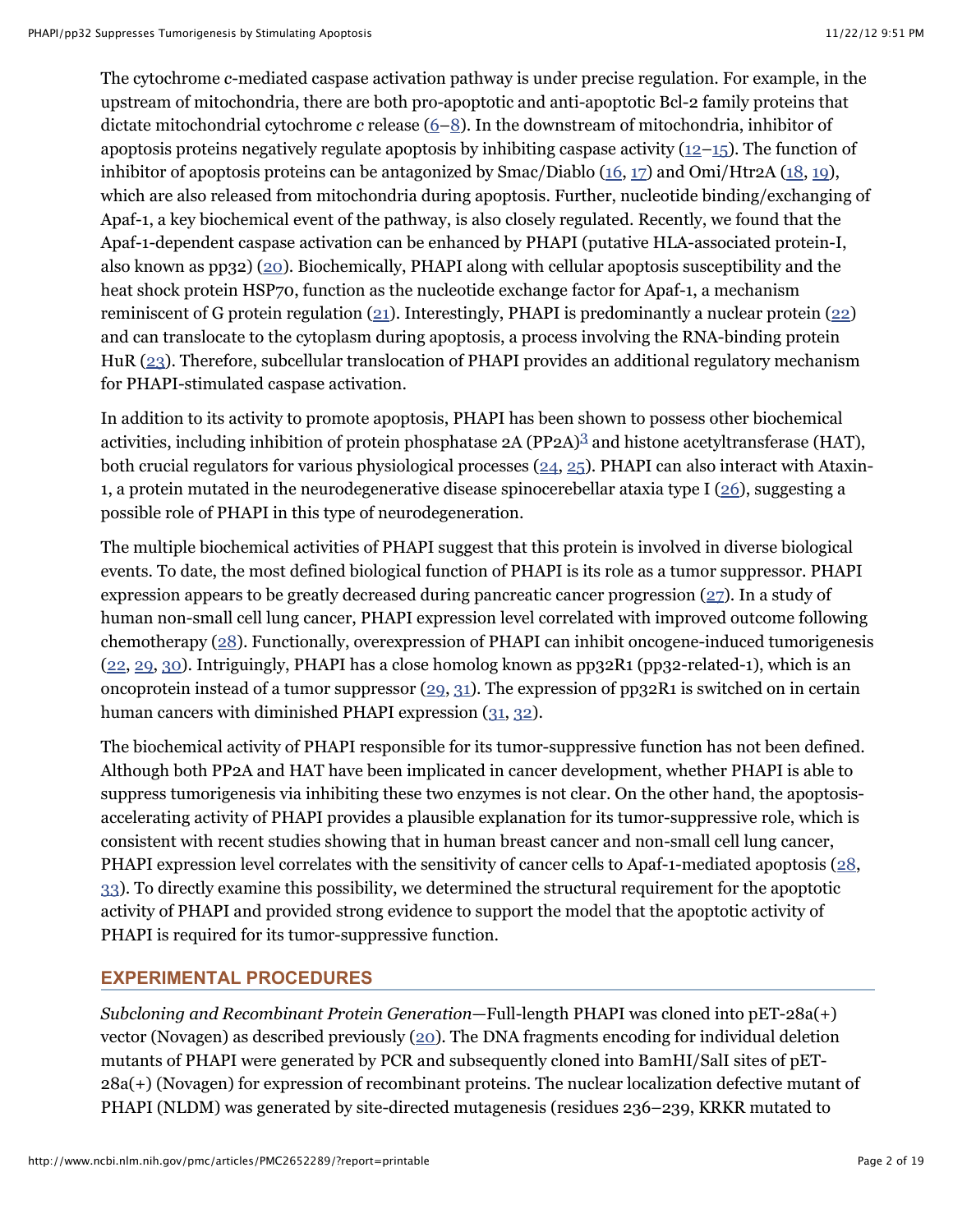KLER). All plasmids were confirmed by DNA sequencing. Recombinant PHAPI and mutants were  $\tt{expressed}$  as  $\rm{His}_6$ -tagged proteins in BL21(DE3) strain and purified using nitrilotriacetic acid-agarose (Qiagen) followed by Q-Sepharose chromatography. The purified proteins were dialyzed against Buffer A (20 mm HEPES, pH 7.5, 10 mm KCl, 1 mm EDTA, 1 mm EGTA, 1.5 mm  $\mathrm{MgCl}_2$ , 1 mm dithiothreitol), and stored at -80 °C in small aliquots.

PCR cloning was performed to generate plasmids for mammalian expression of differentially tagged PHAPI, including pFLAG-CMV-PHAPI (using BglII/SalI sites), pCDNA3.1-hygro-HA-PHAPI (BamHI/SalI), pCMV5-myc-PHAPI (BglII/SalI), and pEGFP-C1-PHAPI (BglII/SalI). To generate pWZL-hygro-PHAPI and its mutants for retroviral infection, the coding sequences were cut out by BamHI/SalI from the corresponding pcDNA3.1-hygro-HA constructs and then inserted into pWZLhygro through the same sites. All plasmids were confirmed by DNA sequencing.

*Assay for PHAPI-stimulated Caspase Activity*—The activity of PHAPI and its mutants to stimulate caspase activation was measured as described previously  $(20)$ . This assay requires a Q-chromatographic fraction of HeLa cell extracts (HeLa S-100) that we named Q30. To prepare Q30, 10 ml of HeLa S-100 (~60 mg of total protein) was loaded onto a 1-ml HiTrap Q column (Amersham Biosciences) preequilibrated with Buffer A. After sample loading, the column was washed with 10 ml of Buffer A. Subsequently, the column was eluted with Buffer A containing 300 mm NaCl, and the eluted protein peak (Q30,  $\sim$ 4 ml) was collected. The Q30 fraction was stored at -80 °C in small aliquots.

The *in vitro* assay for the apoptotic function of PHAPI and its truncation mutants was conducted in a 20-µl Buffer A system containing 3 µl of Q30, 100 nM cytochrome *c*, 10 µM dATP, 100 µM DEVDaminomethylcoumarin substrate (Calbiochem), and 500 nm recombinant PHAPI or its truncation mutants as indicated. The reaction mixtures were incubated at 30 °C using a Xfluor4 spectrometry reader (TECAN, Inc.), and generation of fluorescent signal (relative fluorescent units) as a result of cleavage of DEVD-aminomethylcoumarin by caspase-3, was measured automatically every 10 min at wavelengths of 360/465 nm (excitation/emission). Alternatively, caspase-3 activity can also be detected using the *in vitro* translated, [<sup>35</sup>S]methionine-labeled caspase-3 as the substrate in a 60-min reaction.

*Light Scattering Analysis*—Molar mass of purified Recombinant PHAPI was determined by static multiangle light scattering. Protein was injected onto a Superdex 200 HR 10/300 gel filtration column equilibrated in Buffer A. The chromatography system was coupled to a three-angle light scattering detector (mini-DAWN EOS) and refractive index detector (Optilab DSP, Wyatt Technology). The data were collected every 0.5 s at a flow rate of 0.25 ml/min. Data analysis was carried out using the ASTRA program (Wyatt Technology), yielding the molar mass and mass distribution (polydispersity) of the sample.

*Coimmunoprecipitation*—HeLa cells were grown in 60-mm plates and maintained in Dulbecco's modified Eagle's medium containing 10% of fetal bovine serum. As indicated, plasmids encoding Myctagged PHAPI, FLAG-tagged PHAPI, or vector controls (1 µg each) were transiently transfected into HeLa cells with FuGENE 6 transfection reagent (Roche Applied Science). The cells were harvested 24 h after transfection. Cells were lysed by three cycles of freeze-and-thaw in Buffer L (20 mm HEPES, pH 7.5, 100 mM NaCl, 2 mM β-mercaptoethanol, and 0.2% Nonidet P-40) containing protease inhibitor mixture (Roche Applied Science). Subsequently the cell extracts were subjected to immunoprecipitation using protein-A-agarose coupled with 9E10 anti-Myc antibody for overnight. The immunoprecipitates and corresponding inputs were analyzed by Western blot against Myc, FLAG, and histone antibodies as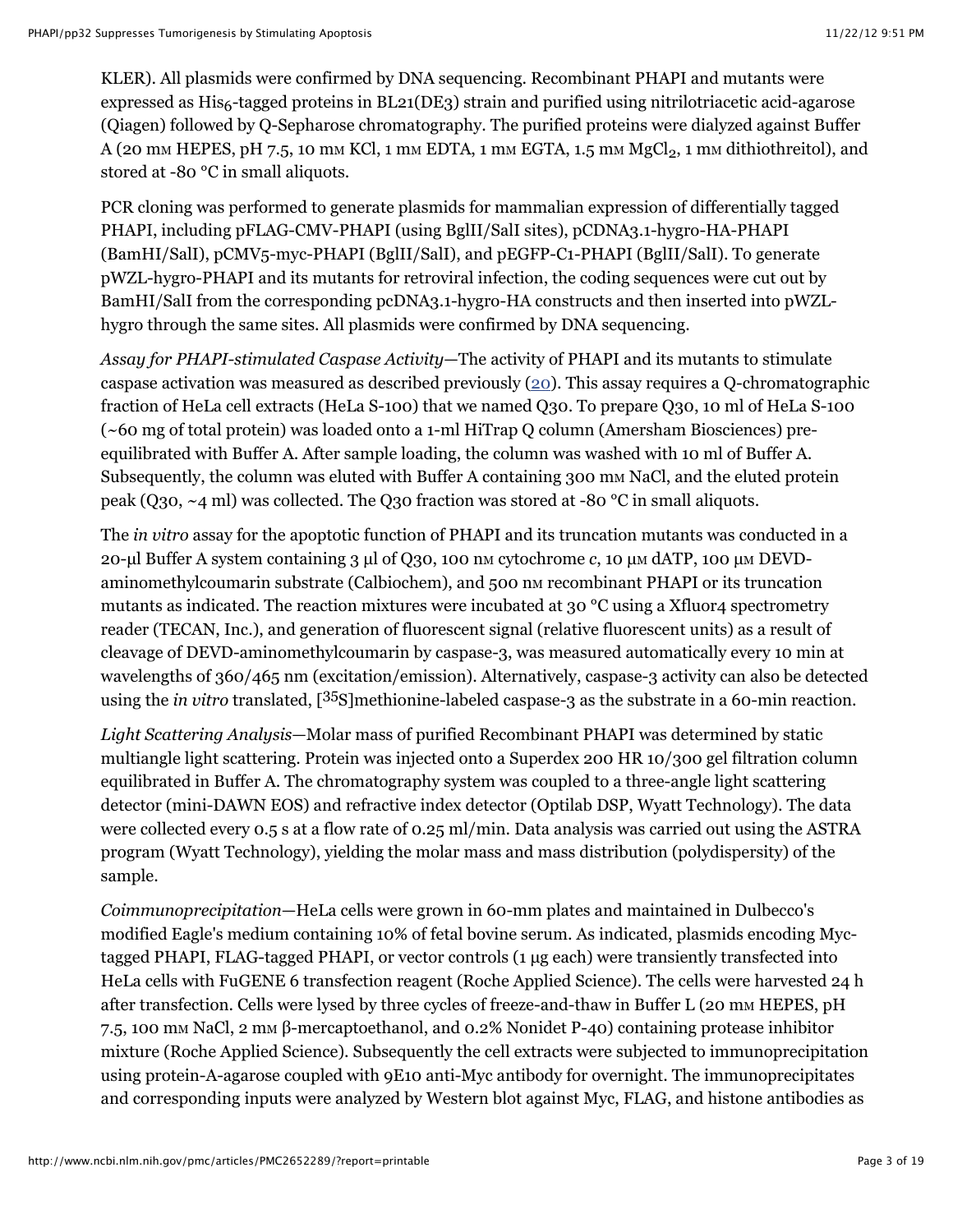### indicated.

*PHAPI Translocation upon Stress Treatment*—HeLa cells were grown in 60-mm plates and maintained in Dulbecco's modified Eagle's medium containing 10% of fetal bovine serum. One microgram of plasmid encoding GFP-conjugated PHAPI wild-type (WT), GFP-conjugated PHAPI NLDM mutant, or GFP alone was transiently transfected into HeLa cells with FuGENE 6 transfection reagent (Roche Applied Science). After 24 h of transfection, the cellular localization of the GFP proteins was detected by fluorescent microscopy. To test PHAPI translocation upon stress treatment, the HeLa cells expressing GFP-PHAPI (WT) were treated either with 0.25  $\mu$ m staurosporine (Sigma) or 0.25 J/cm<sup>2</sup> of UV light using a UV cross-linker (Stratagene). Pictures were taken at the indicated time points.

*Soft Agar Colony Formation Assay*—Retroviruses were generated using pBABE-puro-Ras, pBABE-puro vector, pWZL-hygro-Myc, pWZL-hygro vector, pWZL-hygro-PHAPI, and its mutants as indicated. Primary mouse embryonic fibroblasts (cultured for three passages after isolation from mice) were plated in 10-cm plates ( $2 \times 10^5$ ) plate). After overnight incubation, they were infected by three rounds of infection (4 h for each round) with indicated retroviruses. Forty-eight hours after infection, cells were allowed to grow for 3 days in medium containing  $2 \mu g/ml$  puromycin and  $50 \mu g/ml$  hygromycin B. After recovering from drug selection for 12 h in antibiotics-free medium, viral-infected cells were trypsinized and plated for soft agar colony-formation assay. For each assay,  $5 \times 10^5$  viral-infected cells were plated with soft agar medium to individual wells in 6-well plates. The plates were incubated for 2 weeks, and phase-contrast microscopic pictures were taken for each sample using a digital camera coupled to a microscope to show colony formation. Quantification and standard deviation were obtained from results of three independent experiments.

*Suspension Cell Culture and Measurement of Cellular Apoptosis*—One million of each infected mouse embryonic fibroblasts as used in the soft agar colony formation assay were suspended in 2 ml of suspension medium (Dulbecco's modified Eagle's medium containing 1% of bovine serum albumin and 0.5% of methyl cellulose), and then seeded into the Ultra Low Cluster 6-Well Plate (Corning Inc.) and incubated in a 37 °C incubator with 5% CO<sub>2</sub>. Under this condition, cells are under suspension and anchorage-independent condition. Plates were periodically agitated to avoid cell aggregation. After 8 h of incubation, cells were harvested and lysed into Buffer A containing 140 mm additional KCl, 1% Nonidet P-40, and protease inhibitors. Caspase-3 activity in the cell extracts were measured to monitor suspension-triggered apoptosis in the cells expressing PHAPI or its individual mutants. The assay was conducted using 20  $\mu$ g of individual cell extracts and 100  $\mu$ M DEVD-aminomethylcoumarin substrate (Calbiochem) in 20-µl Buffer A containing 140 mm additional KCl. The reaction mixtures were incubated at 30 °C using a Xfluor4 spectrometry reader (TECAN, Inc.), and generation of fluorescent signal (relative fluorescent units) as a result of cleavage of DEVD-aminomethylcoumarin by caspase-3, was measured automatically every 10 min at wave-lengths of 360/465 nm (excitation/emission).

# **RESULTS**

*Domain Analysis of PHAPI*—We previously identified PHAPI/pp32 as a regulatory component of the mitochondria-mediated caspase activation pathway ( $20$ ). PHAPI functions to enhance the activity of the apoptosome complex to activate caspase-9. However, PHAPI does not have any recognizable motif that can directly link to apoptosis. Therefore, to further understand the role of PHAPI in apoptosis, we sought to determine the domain structures of PHAPI required for its activity to stimulate caspase activation.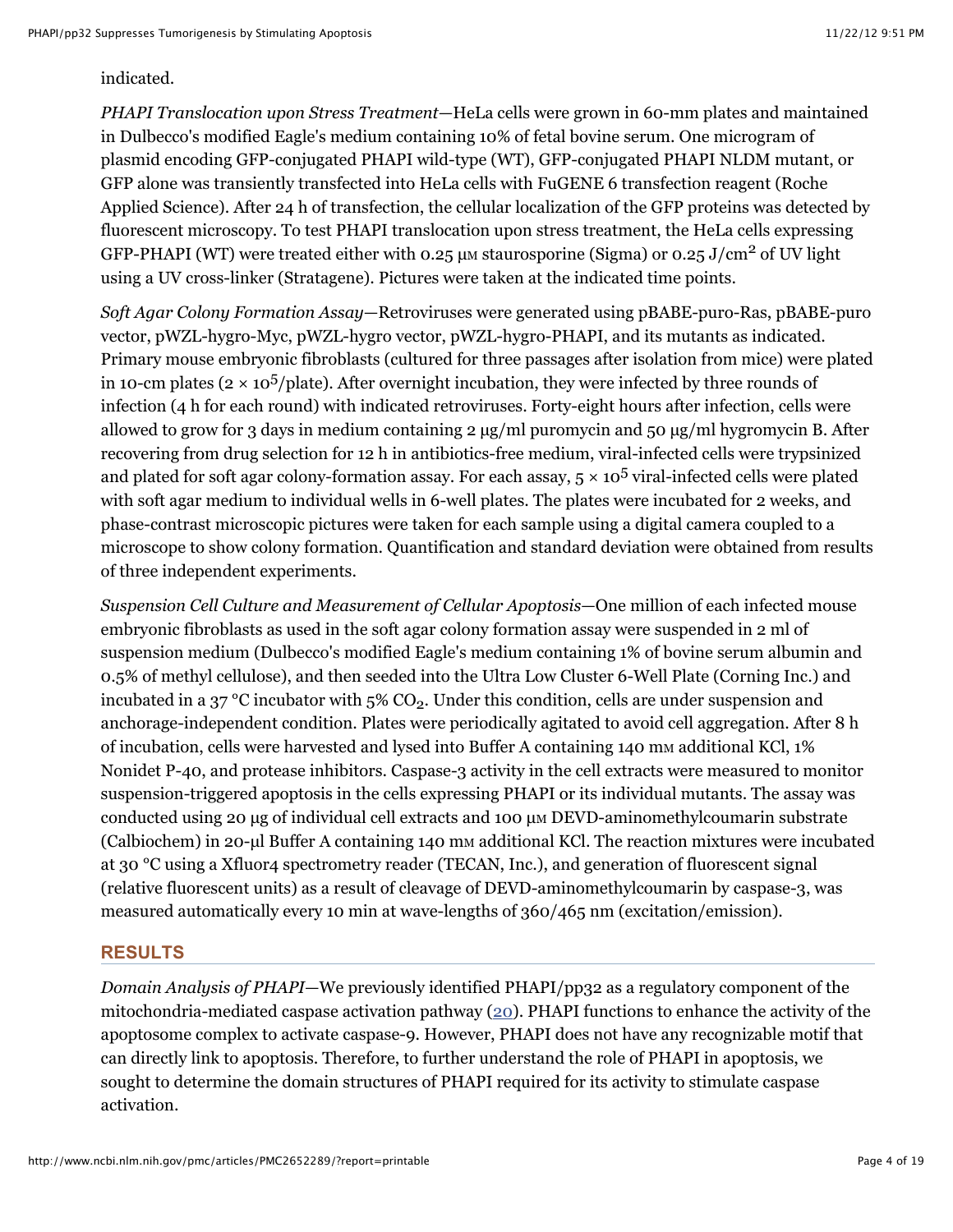PHAPI contains a short N-terminal fragment followed by four leucine-rich repeats (LRR1 to LRR4), and a short linker region (M region) connecting LRR4 to the highly negatively charged C terminus ([Fig. 1](http://www.ncbi.nlm.nih.gov/pmc/articles/PMC2652289/figure/fig1/)*A*). We expressed and purified recombinant full-length PHAPI protein and a series of mutants with individual regions of the protein truncated ([Fig. 1,](http://www.ncbi.nlm.nih.gov/pmc/articles/PMC2652289/figure/fig1/) *A* and *B*). Subsequently, we examined the activity of these recombinant proteins in stimulating Apaf-1/cytochrome *c*-mediated caspase activation. To do so, we used a chromatographic fraction (Q30) from HeLa cell cytosolic extracts and several other defined factors to reconstitute the caspase activation process [\(20\)](http://www.ncbi.nlm.nih.gov/pubmed/12522243). The Q30 fraction contains procaspase-9, procaspase-3, Apaf-1, and other required protein factors for the apoptotic activity of PHAPI [\(20,](http://www.ncbi.nlm.nih.gov/pubmed/12522243) [21\)](http://www.ncbi.nlm.nih.gov/pubmed/18439902). Caspase activation was triggered by addition of 100 nm purified cytochrome *c* and 10 µm nucleotide dATP and was measured by using cleavage of either a [<sup>35</sup>S]methionine-labeled procaspase-3 [\(Fig. 1](http://www.ncbi.nlm.nih.gov/pmc/articles/PMC2652289/figure/fig1/)*C*) or a fluorogenic peptide substrate of caspase-3 ([Fig. 1](http://www.ncbi.nlm.nih.gov/pmc/articles/PMC2652289/figure/fig1/)*D*) as the readout.

Based on both functional assays [\(Fig. 1,](http://www.ncbi.nlm.nih.gov/pmc/articles/PMC2652289/figure/fig1/) *C* and *D*), we found that there are two regions of PHAPI protein essential for its apoptotic activity. One is the acidic C-terminal fragment, and the other is the short M region immediately franking the C-terminal tail. LRR3 and LRR4 also appear to contribute to the apoptotic activity of PHAPI, because deletion of these two LRRs caused a modest but reproducible decrease of caspase activation measured by both assays [\(Fig. 1,](http://www.ncbi.nlm.nih.gov/pmc/articles/PMC2652289/figure/fig1/) *C* and *D*). Importantly, a truncated protein containing only the M region and the C-terminal tail of PHAPI, the two essential regions for the apoptotic activity of PHAPI, is sufficient to support the *in vitro* caspase stimulation activity of PHAPI ( [Fig. 1](http://www.ncbi.nlm.nih.gov/pmc/articles/PMC2652289/figure/fig1/)*E*).

*PHAPI but Not pp32R1 Can Stimulate Caspase Activation*—PHAPI has a close homologous protein, pp32R1 [\(Fig. 2](http://www.ncbi.nlm.nih.gov/pmc/articles/PMC2652289/figure/fig2/)*A*). Intriguingly, instead of being a tumor suppressor like PHAPI, pp32R1 is an oncogene  $(29, 31)$  $(29, 31)$  $(29, 31)$ . We generated purified recombinant pp32R1 and examined its effect on Apaf-1-mediated caspase activation ([Fig. 2](http://www.ncbi.nlm.nih.gov/pmc/articles/PMC2652289/figure/fig2/)*B*). Contrary to PHAPI, pp32R1 does not possess such apoptotic activity. This result, combined with the fact that PHAPI is a tumor suppressor, whereas pp32R1 is an oncoprotein, strongly suggests that the apoptotic activity and the tumor-suppressive capability of PHAPI have a causal relationship.

Mechanistically, why is pp32R1 not able to stimulate caspase activation albeit being highly homologous to PHAPI? We reason that such functional difference might be related to the most diverse region of these two proteins, correlating to residues 140–163 of PHAPI ([Fig. 2](http://www.ncbi.nlm.nih.gov/pmc/articles/PMC2652289/figure/fig2/)*A*). These residues are within the M region of PHAPI, which is essential for its apoptotic activity. To test this possibility, we generated a mutant form of PHAPI recombinant protein in which residues 140–163 were swapped with the correspondent residues of pp32R1 (we named this mutant as PRP, [Fig. 2](http://www.ncbi.nlm.nih.gov/pmc/articles/PMC2652289/figure/fig2/)*C*). As expected, the PRP mutant of PHAPI indeed showed a much decreased activity to enhance caspase activation ([Fig. 2](http://www.ncbi.nlm.nih.gov/pmc/articles/PMC2652289/figure/fig2/)*D*).

Because pp32R1 is so similar to PHAPI but instead possesses oncogenic function, is it possible that pp32R1 promotes tumorigenesis by competing for the functional partner of PHAPI and thereby inhibiting its apoptotic activity? This turns out to not be the case, because in our *in vitro* caspase assay, neither pp32R1 nor the inactive PHAPI deletion mutants, ΔM and ΔC, can inhibit the activity of the fulllength PHAPI to stimulate caspase activation [\(Fig. 3](http://www.ncbi.nlm.nih.gov/pmc/articles/PMC2652289/figure/fig3/)).

There is another potential mechanism that might explain the oncogenic function of  $pp32R1$ . It was reported that PHAPI is a homo-trimeric protein based on its behavior in gel-filtration chromatography [\(34\)](http://www.ncbi.nlm.nih.gov/pubmed/9374554). We also observed that both native PHAPI purified from HeLa cell extracts and recombinant PHAPI were resolved in early fractions of gel-filtration chromatography, suggesting a large complex formed by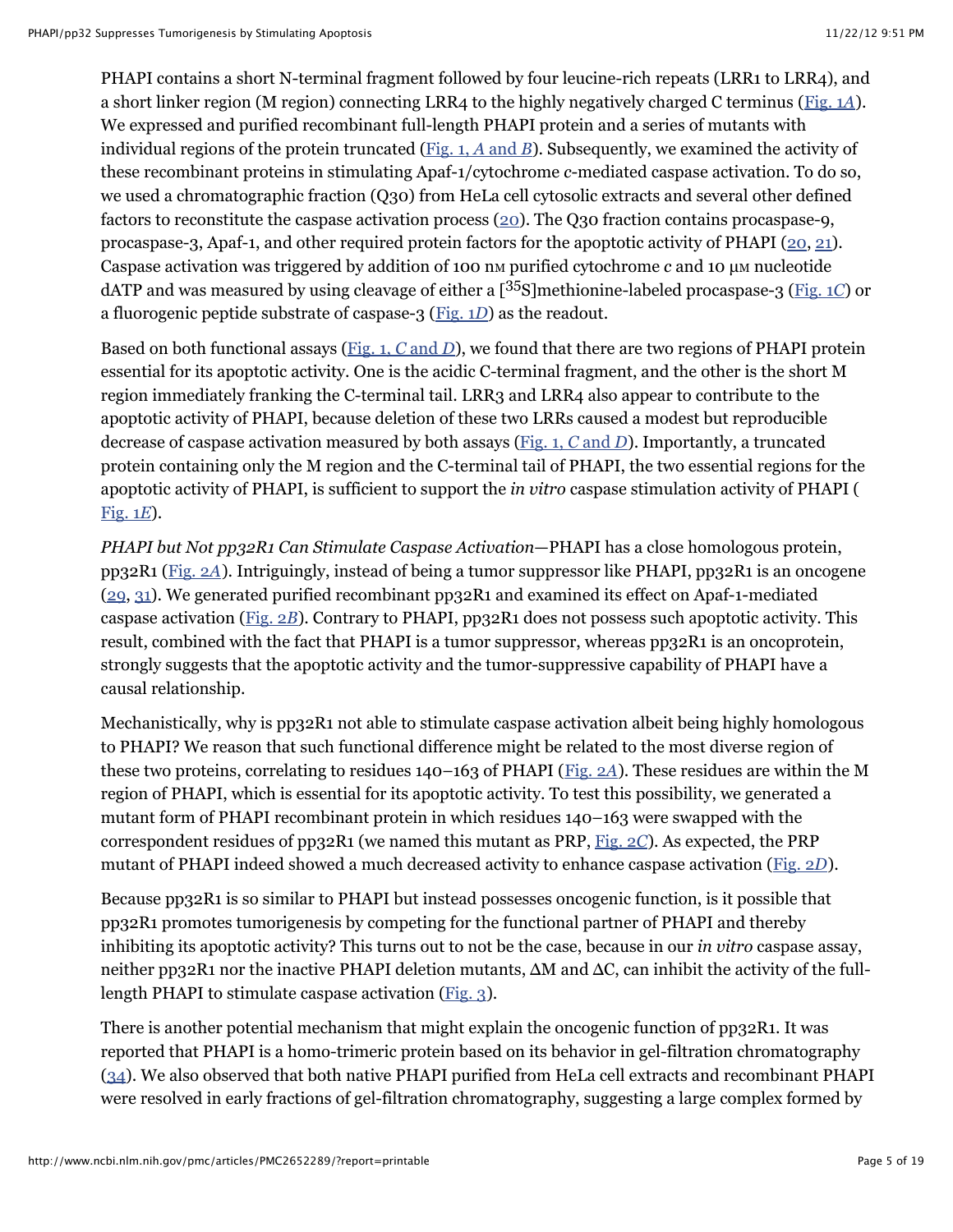homo-oligomerization (data not shown). If indeed PHAPI is a homo-trimer in cells and the homotrimerization is required for its apoptotic activity, then one possibility for pp32R1 to abrogate this activity is to form inactive hetero-oligomers with PHAPI in cells. This potential activity would evade detection by our *in vitro* assay, because we used purified, recombinant PHAPI, which presumably was a stable homo-trimer before mixing with pp32R1.

However, gel-filtration chromatography alone is not sufficient to determine whether PHAPI is an oligomer or not, because, in addition to molecular weight, other parameters such as the shape of a protein will also affect its gel-filtration chromatographic behavior. Therefore, we performed additional experiments to examine this possibility. Firstly, we performed coimmunoprecipitation experiment to examine whether differentially tagged PHAPI can interact with each other when co-transfected into HeLa cells. As shown in [Fig. 4](http://www.ncbi.nlm.nih.gov/pmc/articles/PMC2652289/figure/fig4/)*A*, Myc-tagged PHAPI and FLAG-tagged PHAPI failed to interact with each other, whereas Myc-tagged PHAPI did co-precipitate endogenous histone, a previously reported interacting partner of PHAPI ( $25$ ). This result argues against the possibility that PHAPI can form a homo-oligomer in cells. More conclusively, we measured the molecular mass of purified recombinant PHAPI by light scattering technique coupled with gel-filtration chromatography [\(Fig. 4](http://www.ncbi.nlm.nih.gov/pmc/articles/PMC2652289/figure/fig4/)*B*), the result (29.2 kDa) indicates that active PHAPI is a monomeric protein. Light scattering analysis also indicates that pp32R1 is a monomeric protein (data not shown). Therefore, our results suggest that pp32R1 exerts its oncogenic function through a mechanism not directly related to the apoptotic function of PHAPI.

*The Apoptotic Activity of PHAPI Contributes to Its Tumor-suppressive Function*—PHAPI has been shown to be a tumor suppressor, but the underlying molecular basis was not determined. Our previous finding that PHAPI can enhance Apaf-1-mediated caspase activation provided a potential mechanistic explanation ( $20$ ). The fact that the closely related pp32R1 is an oncoprotein and has no effect on caspase activation ([Fig. 2\)](http://www.ncbi.nlm.nih.gov/pmc/articles/PMC2652289/figure/fig2/) further supports this model. In addition, it was reported recently that, in certain human cancers, expression levels of PHAPI correlated with sensitivity of cancer cells to apoptosis ([28](http://www.ncbi.nlm.nih.gov/pubmed/17962813), [33\)](http://www.ncbi.nlm.nih.gov/pubmed/16489023). All these data are consistent with the possibility that the apoptotic activity of PHAPI is required for its tumor-suppressive function. To further test this hypothesis, we performed a soft agar colony formation assay to measure the tumor-suppressive function of a panel of PHAPI mutants with apoptotic activity defined in  $Fig. 1$ . With such an assay, we can determine whether the apoptotic activity of PHAPI is correlated with its tumor-suppressive function.

In this assay, we utilized p53<sup>-/-</sup> mouse embryonic fibroblasts and induced tumorigenesis by introducing oncogenic Ras and Myc genes into the cells. The tumorigenic, anchorage-independent growth of the cells was measured based on their capability to form cell colonies in soft agar media. When full-length PHAPI or the individual truncation mutants are expressed in these cells, the tumor-suppressive function of these proteins to decrease soft agar colony formation can be detected.

As shown in [Fig. 5](http://www.ncbi.nlm.nih.gov/pmc/articles/PMC2652289/figure/fig5/)*A*, oncogenic Ras and Myc triggered potent cell transformation, and their oncogenic activity was dramatically suppressed by co-expression of the full-length PHAPI. Importantly, the truncation mutants of PHAPI that still possess intact apoptotic activity (such as ΔLRR1 in [Fig. 5](http://www.ncbi.nlm.nih.gov/pmc/articles/PMC2652289/figure/fig5/)*A*, and data not shown) were also able to suppress Ras/Myc-induced tumorigenesis, whereas the two other mutants that do not have the apoptotic activity ( $\Delta M$  and  $\Delta C$ ) completely lost the tumor-suppressive function. Therefore, the apoptotic activity of PHAPI correlates with its tumor-suppressive function.

To further examine whether the apoptotic activity of PHAPI indeed contributes to its tumor-suppressive function under this anchorage-independent growth condition, we measured the influence of PHAPI and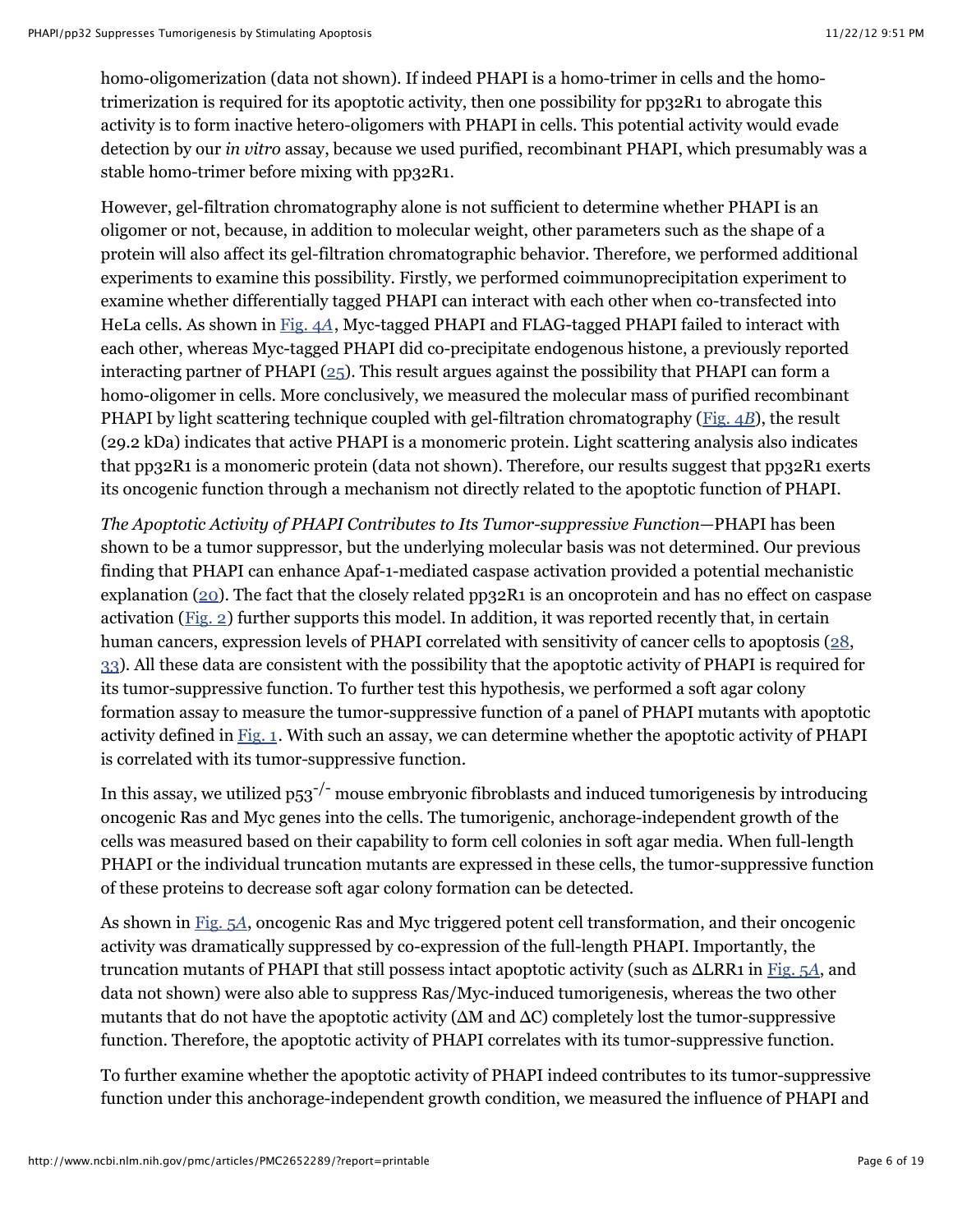its mutants on apoptosis triggered by lack of anchorage in these Ras/Myc-expressed cells. To achieve anchorage independence, cells were grown under suspension condition. This condition mimics the soft agar growth condition but allows convenient cell harvesting and subsequent apoptosis measurement, which is rather difficult for soft agar condition. As shown in [Fig. 5](http://www.ncbi.nlm.nih.gov/pmc/articles/PMC2652289/figure/fig5/)*B*, 8 h after suspension growth, suspension-triggered apoptosis was monitored by measuring caspase-3 activity in individual cell extracts. Overexpression of wild-type PHAPI potently enhanced apoptosis induced by anchorageindependent condition, whereas ΔM and ΔC, two apoptosis-deficient mutants, failed to enhance apoptosis. Further, ΔLRR1, which had a weaker tumor suppressive capability than the full-length PHAPI ([Fig. 5](http://www.ncbi.nlm.nih.gov/pmc/articles/PMC2652289/figure/fig5/)*A*), possessed weaker cellular apoptosis activity as well [\(Fig. 5](http://www.ncbi.nlm.nih.gov/pmc/articles/PMC2652289/figure/fig5/)*B*). Based on this result, we conclude that the apoptotic activity of PHAPI contributes to its tumor-suppressive function under our assay condition. Because of the exquisite correlation between the tumor-suppressive function and the cellular apoptotic activity of PHAPI and its truncation mutants, it is highly possible that the apoptotic activity of PHAPI is the major causal reason for its tumor-suppressive function.

It is noteworthy that the cellular apoptotic activity of ΔLRR1 is weaker than that of the full-length PHAPI ([Fig. 5](http://www.ncbi.nlm.nih.gov/pmc/articles/PMC2652289/figure/fig5/)*B*), although in the *in vitro* analysis they showed similar activity ([Fig. 1,](http://www.ncbi.nlm.nih.gov/pmc/articles/PMC2652289/figure/fig1/) *C* and *D*). Therefore we propose that in cells there might be additional regulation of the apoptotic activity of PHAPI through its LRR1 domain.

*The Role of PHAPI Nuclear Localization in Apoptosis and Tumor Suppression*—Consistent with previous reports [\(22,](http://www.ncbi.nlm.nih.gov/pubmed/8970164) [23](http://www.ncbi.nlm.nih.gov/pubmed/18180367)), we also found that PHAPI is predominantly a nuclear protein when expressed in cells [\(Fig. 6](http://www.ncbi.nlm.nih.gov/pmc/articles/PMC2652289/figure/fig6/)*A*). This property of PHAPI immediately raised several questions. First, can PHAPI translocate to the cytoplasm to regulate apoptosome-mediated caspase activation, presumably a cytoplasmic event? Additionally, is the nuclear localization of PHAPI required for its tumor-suppressive function?

To examine whether nuclear export of PHAPI can be triggered in response of apoptosis, we expressed GFP-PHAPI in HeLa cells and then treated cells with multiple apoptotic stimuli. We found that both UV light and staurosporine induced significant nuclear export of GFP-PHAPI when compared with cells without treatment [\(Fig. 6](http://www.ncbi.nlm.nih.gov/pmc/articles/PMC2652289/figure/fig6/)*B*). This result is consistent with the recent report showing induction of PHAPI nuclear export by staurosporine [\(23](http://www.ncbi.nlm.nih.gov/pubmed/18180367)). It should be noted that the UV/staurosporine-induced GFP-PHAPI nuclear export phenomenon was detected only in low percentage of the transfected cells. This might be due to several reasons. First, only ~20% of cells underwent apoptosis under these conditions (data not shown); second, many apoptotic cells shrank and floated. These cells contain very little space for the cytoplasm, and thus it is difficult to determine GFP-PHAPI nuclear export in these cells. Third, because PHAPI is a regulatory but not obligatory component of the mitochondrial caspase pathway, it is highly likely that its nuclear export is efficiently stimulated only by certain specific signals, which is an important question to address for understanding the role of PHAPI in apoptosis and tumor suppression.

To determine the role of the nuclear localization of PHAPI in its tumor-suppressive function, we generated a mutant form of PHAPI in which its putative nuclear localization signal on its C terminus was mutated (residues 236–239, KRKR, mutated to KLER). This NLDM possesses intact activity to stimulate caspase activation *in vitro* [\(Fig. 7](http://www.ncbi.nlm.nih.gov/pmc/articles/PMC2652289/figure/fig7/)*A*) but lost its nuclear localization [\(Fig. 7](http://www.ncbi.nlm.nih.gov/pmc/articles/PMC2652289/figure/fig7/)*B*). When we performed the soft agar colony formation analysis, we found that NLDM could still suppress Ras/Mycinduced tumorigenesis [\(Fig. 7](http://www.ncbi.nlm.nih.gov/pmc/articles/PMC2652289/figure/fig7/)*C*), indicating nuclear localization of PHAPI is not essential for its tumorsuppressive function. On the other hand, we found that NLDM reproducibly showed a weaker tumorsuppressive function than that of wild-type PHAPI ([Fig. 7](http://www.ncbi.nlm.nih.gov/pmc/articles/PMC2652289/figure/fig7/)*C*), and it also induced cellular apoptosis to a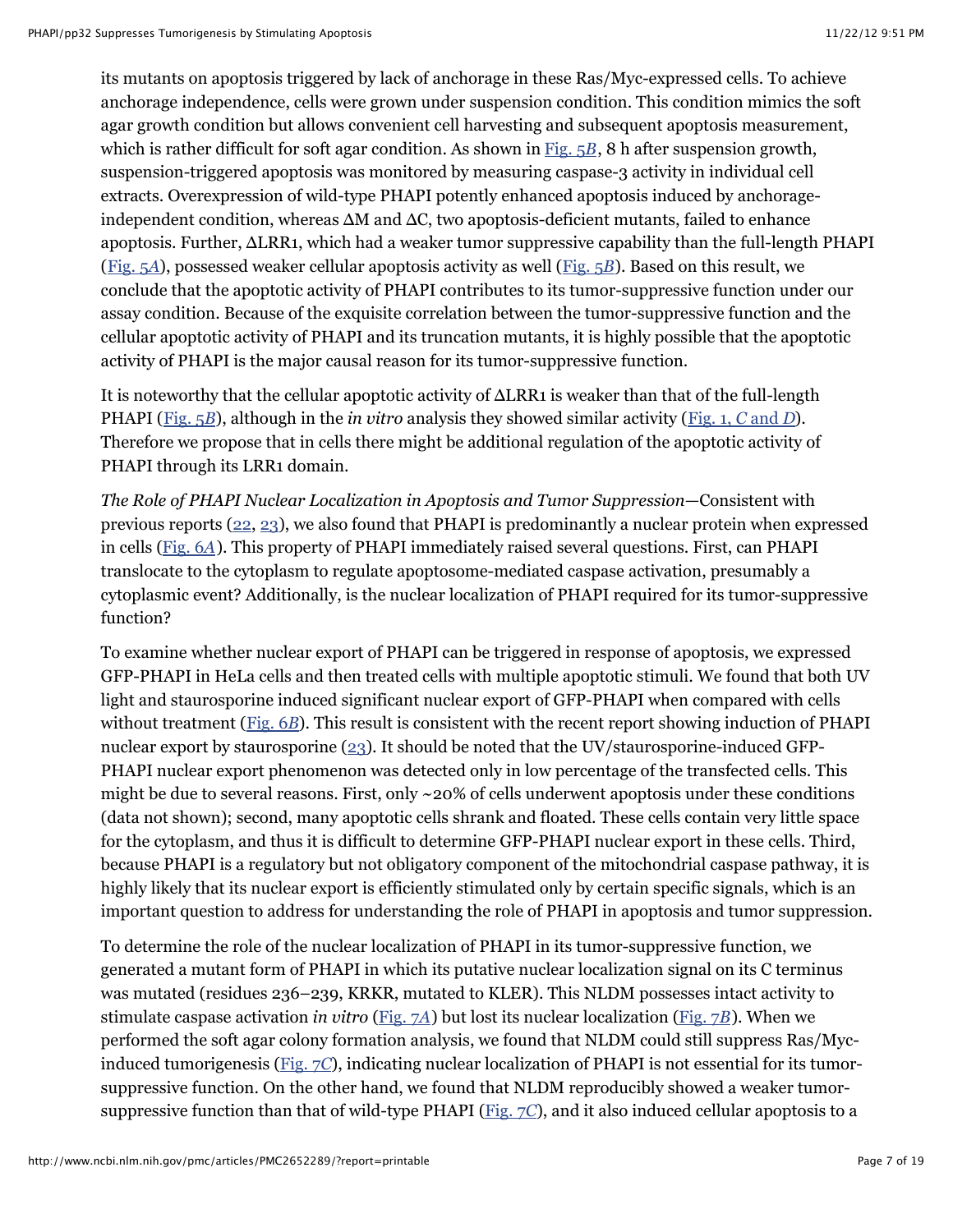less extend than wild-type PHAPI ([Fig. 7](http://www.ncbi.nlm.nih.gov/pmc/articles/PMC2652289/figure/fig7/)*D*), suggesting that nuclear localization also contributes to the cellular apoptotic activity and tumor-suppressive function of PHAPI. Because the NLDM mutant and the wild-type PHAPI showed the same level of activity in stimulating caspase activation *in vitro* ([Fig. 7](http://www.ncbi.nlm.nih.gov/pmc/articles/PMC2652289/figure/fig7/)*A* ), it is likely the nuclear localization of PHAPI engages additional mechanisms to enhance cellular apoptosis.

## **DISCUSSION**

PHAPI/pp32 has been shown to be a tumor suppressor based on both functional studies and human cancer pathological analyses. However, how PHAPI suppresses tumorigenesis at molecular level was not clear. Biochemically, PHAPI is able to regulate various reactions, including inhibition of PP2A and HAT, and stimulation of Apaf-1-mediated caspase activation, all of which might impact tumorigenesis. Some recent cancer biological studies support the possibility that the apoptotic activity of PHAPI is required for its tumor-suppressive function, because PHAPI expression in certain human cancers correlated with the sensitivity of cancer cells to apoptosis [\(28,](http://www.ncbi.nlm.nih.gov/pubmed/17962813) [33\)](http://www.ncbi.nlm.nih.gov/pubmed/16489023). In this study, by utilizing multiple truncation mutants of PHAPI, we provided strong evidence to support the model that the apoptotic activity of PHAPI is required for its tumor-suppressive function. *In vitro* and cellular apoptotic activity of PHAPI and its mutants both correlate with their tumor-suppressive function. Importantly, PHAPI enhances cellular apoptosis induced by anchorage-independent growth condition under which we measured its tumor-suppressive function, indicating that, at least under this condition, the apoptotic activity of PHAPI contributes to tumor suppression.

Two regions of PHAPI, the highly acidic C-terminal domain and the M region connecting this C-terminal tail to the leucine-rich repeats, are essential for both the apoptotic activity and tumor-suppressive function of PHAPI (Figs. [1](http://www.ncbi.nlm.nih.gov/pmc/articles/PMC2652289/figure/fig1/) and  $\overline{5}$ ). Requirement of the M region is particularly interesting, because it is the major region that distinguishes PHAPI from its homolog pp32R1, and replacement of the M region of PHAPI with the correspondent peptide of pp32R1 abrogates the apoptotic activity of PHAPI ([Fig. 2\)](http://www.ncbi.nlm.nih.gov/pmc/articles/PMC2652289/figure/fig2/). Consistently, pp32R1 is not able to enhance caspase activation, although it also contains leucine-rich repeats and a long and acidic C terminus ([Fig. 2](http://www.ncbi.nlm.nih.gov/pmc/articles/PMC2652289/figure/fig2/)). This result and the oncogenic nature of  $pp32R1$ further support our conclusion that the apoptotic activity of PHAPI accounts for its tumor suppressive capability. To this end, the molecular basis underlying the oncogenic function of pp32R1 is not clear; pp32R1 cannot antagonize the apoptotic activity of PHAPI by any competitive mechanism [\(Fig. 3](http://www.ncbi.nlm.nih.gov/pmc/articles/PMC2652289/figure/fig3/)) or by interfering with the higher order structure of PHAPI, which surprisingly is a monomeric protein ( $Fig. 4$ ). Further, contrary to PHAPI, pp32R1 is mainly a cytosolic protein (data not shown). Thus, it is more likely that pp32R1 promotes tumorigenesis in the cytoplasm.

The M region of PHAPI also distinguishes its apoptotic activity from some other reported biochemical activities of this tumor suppressor. It appears that PHAPI inhibits both PP2A and HAT enzymes via its highly negatively charged C terminus, because PHAPII/Set, another protein that inhibits both enzymes [\(35–](http://www.ncbi.nlm.nih.gov/pubmed/8192856)[37\)](http://www.ncbi.nlm.nih.gov/pubmed/11163245), has a completely different primary structure except that it also contains a long and highly acidic C terminus. Indeed, the highly acidic C termini of these two proteins can easily explain how they inhibit HAT activity: via a strong ionic interaction with histones, which are highly basic proteins, PAHPI and PHAPII/Set can mask histones from contact with HAT  $(25)$ . Additionally, although PHAPII/Set can inhibit PP2A and HAT, it is not able to stimulate Apaf-1-dependent caspase activation (data not shown). Further, PHAPII/Set has been suggested to be oncogenic instead of tumor-suppressive [\(38,](http://www.ncbi.nlm.nih.gov/pubmed/9353299) [39\)](http://www.ncbi.nlm.nih.gov/pubmed/15703833). In conclusion, our study not only demonstrates that the apoptotic activity of PHAPI is necessary for tumor suppression but also suggests that the biochemical activities of PHAPI to inhibit PP2A and HAT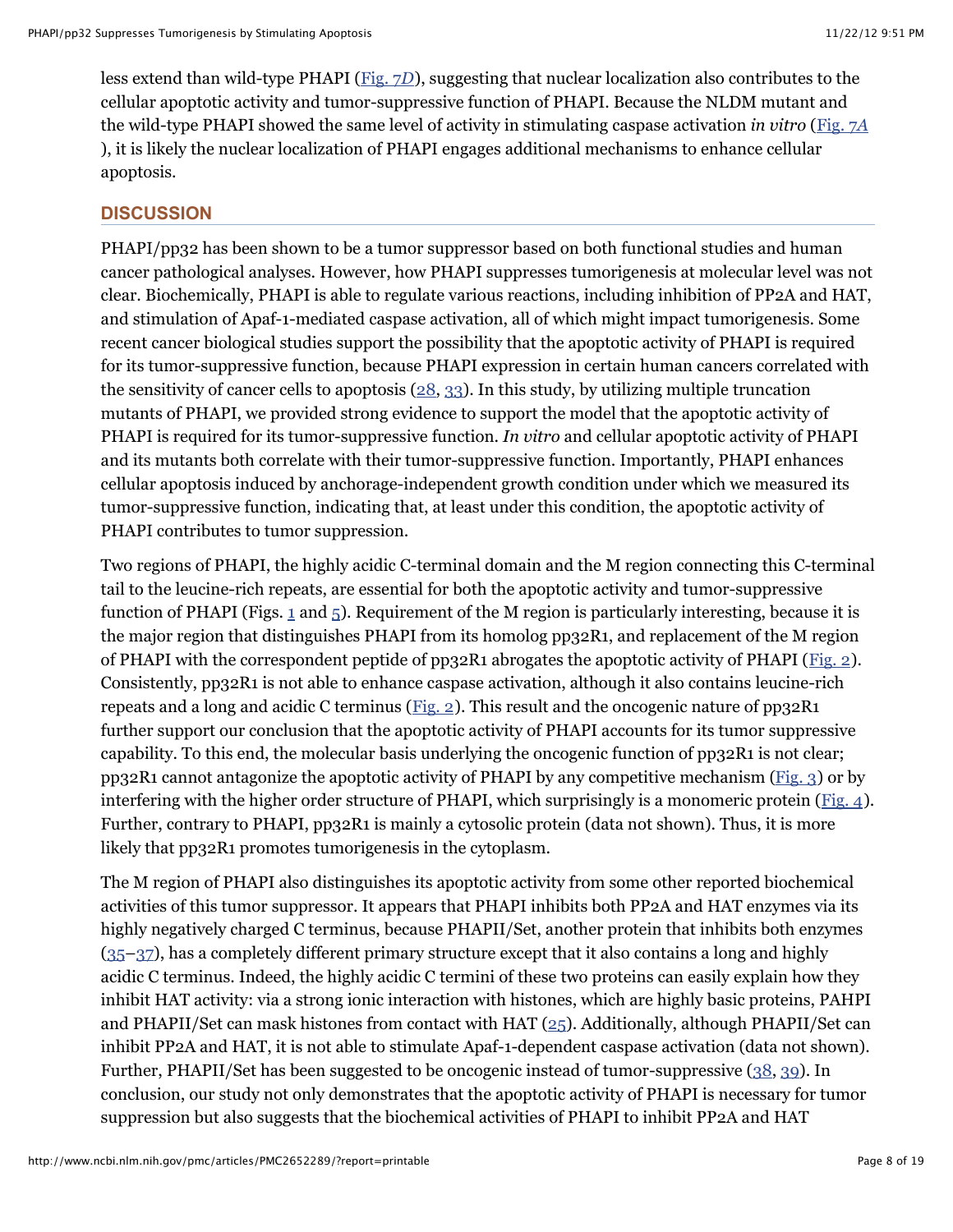probably play minor, if any, role in tumor suppression.

Importantly, PHAPI is predominantly a nuclear protein, and apoptotic stimulation can induce translocation of PHAPI to the cytoplasm, providing one more layer of regulatory mechanism for controlling apoptosis [\(Fig. 6](http://www.ncbi.nlm.nih.gov/pmc/articles/PMC2652289/figure/fig6/)) [\(23](http://www.ncbi.nlm.nih.gov/pubmed/18180367)). Indeed, a PHAPI mutant (NLDM) that loses nuclear localization but retains intact activity to stimulate Apaf-1-dependent caspase activation is still functional to suppress tumorigenesis [\(Fig. 7\)](http://www.ncbi.nlm.nih.gov/pmc/articles/PMC2652289/figure/fig7/), consistent with our hypothesis that the cytosolic apoptotic activity of PHAPI accounts for its tumor-suppressive function. Intriguingly, NLDM reproducibly showed a lower tumorsuppressive capability than the wild-type PHAPI [\(Fig. 7](http://www.ncbi.nlm.nih.gov/pmc/articles/PMC2652289/figure/fig7/)*C*), indicating that the nuclear localization of PHAPI might also contribute to tumor suppression. This nuclear tumor-suppressive function of PHAPI might be independent of apoptosis; alternatively, it might be due to the ability of PHAPI to shuttle other nuclear apoptotic proteins such as HuR to the cytoplasm, which represents an additional mechanism for PHAPI to accelerate apoptosis [\(23\)](http://www.ncbi.nlm.nih.gov/pubmed/18180367). In addition to the nuclear localization, our study also suggests that the LRR domains of PHAPI might also provide basis for additional regulation of the cellular apoptotic activity of PHAPI (Figs. 1*[D](http://www.ncbi.nlm.nih.gov/pmc/articles/PMC2652289/figure/fig1/)* and 5*[B](http://www.ncbi.nlm.nih.gov/pmc/articles/PMC2652289/figure/fig5/)*).

# **Acknowledgments**

We thank Dr. Ian Ganley and other members of the X. Jiang laboratory for critical reading and discussion.

## **Notes**

 $\displaystyle{1\over}$ This work was supported, in whole or in part, by National Institutes of Health Grants R01 AI045937 (to H. W.) and R01 CA113890 (to X. J.). The costs of publication of this article were defrayed in part by the payment of page charges. This article must therefore be hereby marked "*advertisement*" in accordance with 18 U.S.C. Section 1734 solely to indicate this fact.

# **Footnotes**

 $3$ The abbreviations used are: PP2A, protein phosphatase 2A; HAT, histone acetyltransferase; pp32R1, pp32-related-1; NLDM, nuclear localization defective mutant of PHAPI; CMV, cytomegalovirus; GFP, green fluorescent protein; WT, wild type; PRP, PHAPI recombinant protein with residues 140–163 swapped with the correspondent residues of pp32R1.

# **References**

1. Kerr, J. F., Wyllie, A. H., and Currie, A. R. (1972) Br. J. Cancer 26 239-257. [PMCID: PMC2008650] [PubMed: 4561027]

2. Horvitz, H. R. (1999) Cancer Res. 59 1701s-1706s. [PubMed: 10197583]

3. Thornberry, N. A., and Lazebnik, Y. (1998) Science 281 1312-1316. [PubMed: 9721091]

4. Budihardjo, I., Oliver, H., Lutter, M., Luo, X., and Wang, X. (1999) Annu. Rev. Cell Dev. Biol. 15 269- 290. [PubMed: 10611963]

5. Jiang, X., and Wang, X. (2004) Annu. Rev. Biochem. 73 87-106. [PubMed: 15189137]

6. Chao, D. T., and Korsmeyer, S. J. (1998) Annu. Rev. Immunol. 16 395-419. [PubMed: 9597135]

7. Harris, M. H., and Thompson, C. B. (2000) Cell Death Differ. 7 1182-1191. [PubMed: 11175255]

8. Adams, J. M., and Cory, S. (2001) Trends Biochem. Sci. 26 61-66. [PubMed: 11165519]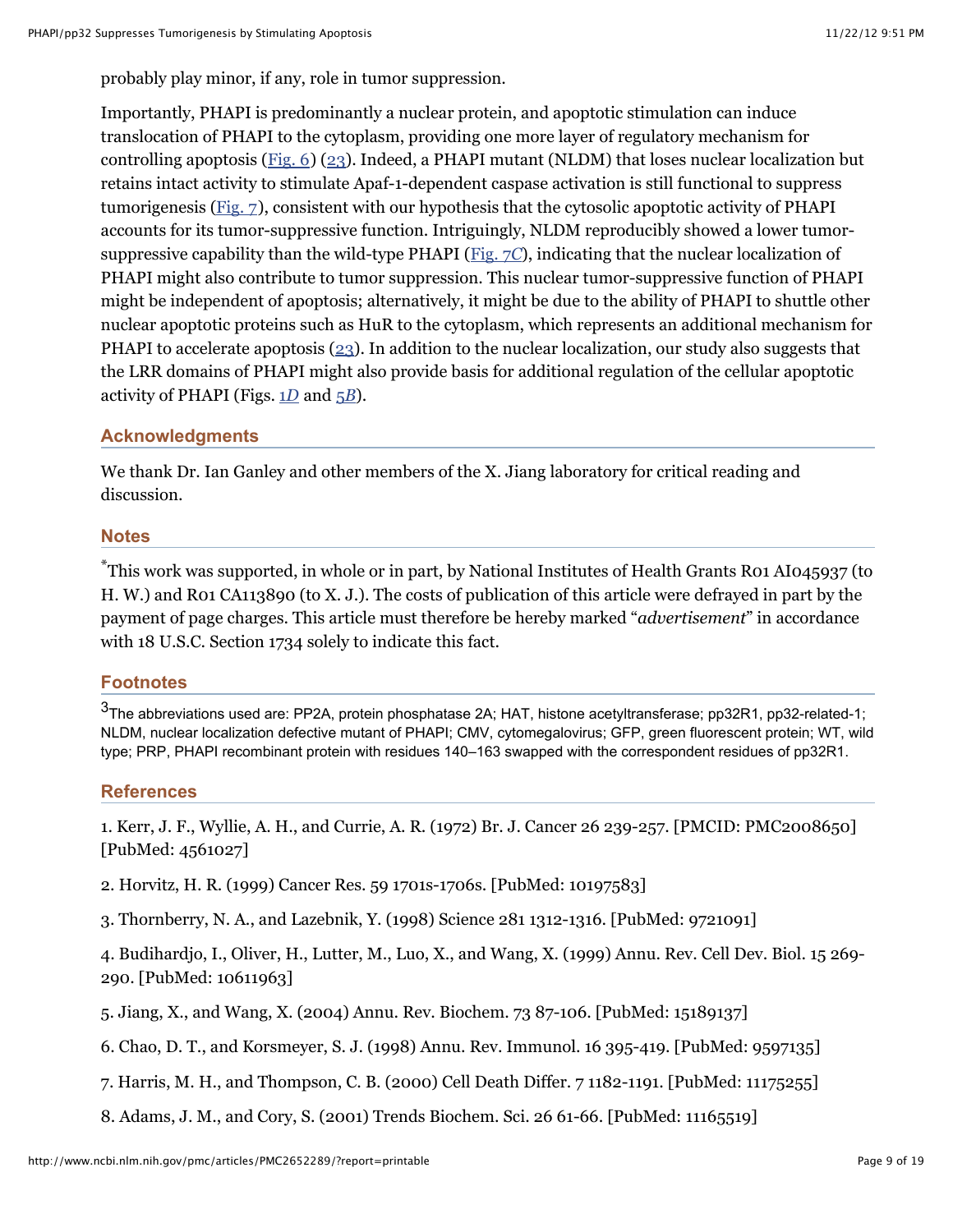9. Jiang, X., and Wang, X. (2000) J. Biol. Chem. 275 31199-31203. [PubMed: 10940292]

10. Kim, H. E., Du, F., Fang, M., and Wang, X. (2005) Proc. Natl. Acad. Sci. U. S. A. 102 17545-17550. [PMCID: PMC1266161] [PubMed: 16251271]

11. Rodriguez, J., and Lazebnik, Y. (1999) Genes Dev. 13 3179-3184. [PMCID: PMC317200] [PubMed: 10617566]

12. Duckett, C. S., Nava, V. E., Gedrich, R. W., Clem, R. J., Van Dongen, J. L., Gilfillan, M. C., Shiels, H., Hardwick, J. M., and Thompson, C. B. (1996) EMBO J. 15 2685-2694. [PMCID: PMC450204] [PubMed: 8654366]

13. Uren, A. G., Pakusch, M., Hawkins, C. J., Puls, K. L., and Vaux, D. L. (1996) Proc. Natl. Acad. Sci. U. S. A. 93 4974-4978. [PMCID: PMC39390] [PubMed: 8643514]

14. Deveraux, Q. L., Takahashi, R., Salvesen, G. S., and Reed, J. C. (1997) Nature 388 300-304. [PubMed: 9230442]

15. Deveraux, Q. L., and Reed, J. C. (1999) Genes Dev. 13 239-252. [PubMed: 9990849]

16. Du, C., Fang, M., Li, Y., Li, L., and Wang, X. (2000) Cell 102 33-42. [PubMed: 10929711]

17. Verhagen, A. M., Ekert, P. G., Pakusch, M., Silke, J., Connolly, L. M., Reid, G. E., Moritz, R. L., Simpson, R. J., and Vaux, D. L. (2000) Cell 102 43-53. [PubMed: 10929712]

18. Suzuki, Y., Imai, Y., Nakayama, H., Takahashi, K., Takio, K., and Takahashi, R. (2001) Mol. Cell 8 613-621. [PubMed: 11583623]

19. Verhagen, A. M., Silke, J., Ekert, P. G., Pakusch, M., Kaufmann, H., Connolly, L. M., Day, C. L., Tikoo, A., Burke, R., Wrobel, C., Moritz, R. L., Simpson, R. J., and Vaux, D. L. (2002) J. Biol. Chem. 277 445-454. [PubMed: 11604410]

20. Jiang, X., Kim, H. E., Shu, H., Zhao, Y., Zhang, H., Kofron, J., Donnelly, J., Burns, D., Ng, S. C., Rosenberg, S., and Wang, X. (2003) Science 299 223-226. [PubMed: 12522243]

21. Kim, H. E., Jiang, X., Du, F., and Wang, X. (2008) Mol. Cell 30 239-247. [PubMed: 18439902]

22. Chen, T. H., Brody, J. R., Romantsev, F. E., Yu, J. G., Kayler, A. E., Voneiff, E., Kuhajda, F. P., and Pasternack, G. R. (1996) Mol. Biol. Cell 7 2045-2056. [PMCID: PMC276049] [PubMed: 8970164]

23. Mazroui, R., Di Marco, S., Clair, E., von Roretz, C., Tenenbaum, S. A., Keene, J. D., Saleh, M., and Gallouzi, I. E. (2008) J. Cell Biol. 180 113-127. [PMCID: PMC2213623] [PubMed: 18180367]

24. Li, M., Makkinje, A., and Damuni, Z. (1996) Biochemistry 35 6998-7002. [PubMed: 8679524]

25. Seo, S. B., Macfarlan, T., McNamara, P., Hong, R., Mukai, Y., Heo, S., and Chakravarti, D. (2002) J. Biol. Chem. 277 14005-14010. [PubMed: 11830591]

26. Matilla, A., Koshy, B. T., Cummings, C. J., Isobe, T., Orr, H. T., and Zoghbi, H. Y. (1997) Nature 389 974-978. [PubMed: 9353121]

27. Brody, J. R., Witkiewicz, A., Williams, T. K., Kadkol, S. S., Cozzitorto, J., Durkan, B., Pasternack, G. R., and Yeo, C. J. (2007) Mod. Pathol. 20 1238-1244. [PubMed: 17906614]

28. Hoffarth, S., Zitzer, A., Wiewrodt, R., Hahnel, P. S., Beyer, V., Kreft, A., Biesterfeld, S., and Schuler,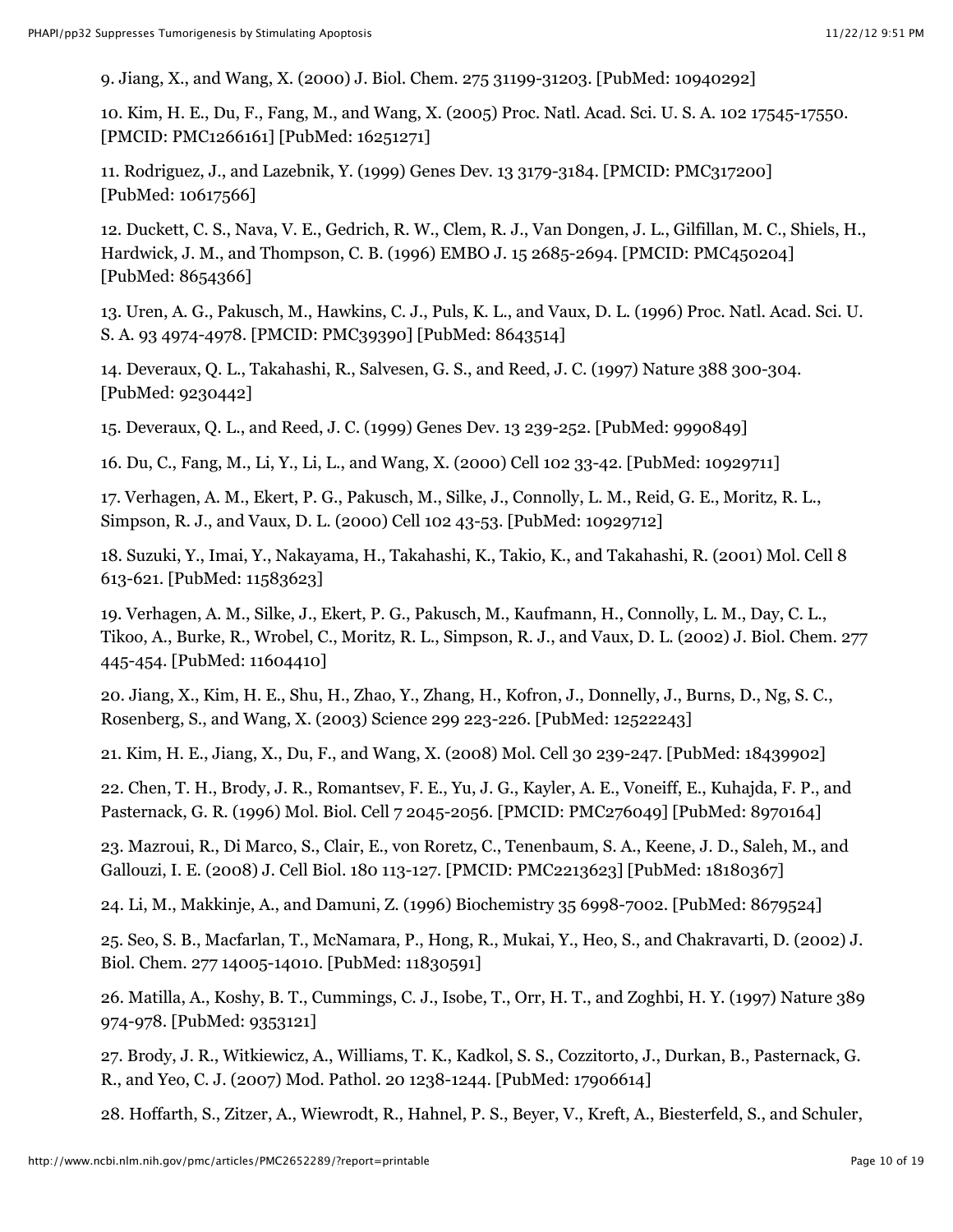M. (2008) Cell Death Differ. 15 161-170. [PubMed: 17962813]

29. Brody, J. R., Kadkol, S. S., Mahmoud, M. A., Rebel, J. M., and Pasternack, G. R. (1999) J. Biol. Chem. 274 20053-20055. [PubMed: 10400610]

30. Bai, J., Brody, J. R., Kadkol, S. S., and Pasternack, G. R. (2001) Oncogene 20 2153-2160. [PubMed: 11360199]

31. Kadkol, S. S., Brody, J. R., Pevsner, J., Bai, J., and Pasternack, G. R. (1999) Nat. Med. 5 275-279. [PubMed: 10086381]

32. Kadkol, S. S., El Naga, G. A., Brody, J. R., Bai, J., Gusev, Y., Dooley, W. C., and Pasternack, G. R. (2001) Breast Cancer Res. Treat. 68 65-73. [PubMed: 11678310]

33. Schafer, Z. T., Parrish, A. B., Wright, K. M., Margolis, S. S., Marks, J. R., Deshmukh, M., and Kornbluth, S. (2006) Cancer Res. 66 2210-2218. [PubMed: 16489023]

34. Ulitzur, N., Rancano, C., and Pfeffer, S. R. (1997) J. Biol. Chem. 272 30577-30582. [PubMed: 9374554]

35. Vaesen, M., Barnikol-Watanabe, S., Gotz, H., Awni, L. A., Cole, T., Zimmermann, B., Kratzin, H. D., and Hilschmann, N. (1994) Biol. Chem. Hoppe Seyler 375 113-126. [PubMed: 8192856]

36. Li, M., Makkinje, A., and Damuni, Z. (1996) J. Biol. Chem. 271 11059-11062. [PubMed: 8626647]

37. Seo, S. B., McNamara, P., Heo, S., Turner, A., Lane, W. S., and Chakravarti, D. (2001) Cell 104 119- 130. [PubMed: 11163245]

38. Adler, H. T., Nallaseth, F. S., Walter, G., and Tkachuk, D. C. (1997) J. Biol. Chem. 272 28407-28414. [PubMed: 9353299]

39. Fukukawa, C., Shima, H., Tanuma, N., Okada, T., Kato, N., Adachi, Y., and Kikuchi, K. (2005) Int. J. Oncol. 26 751-756. [PubMed: 15703833]

# **Figures and Tables**

FIGURE 1.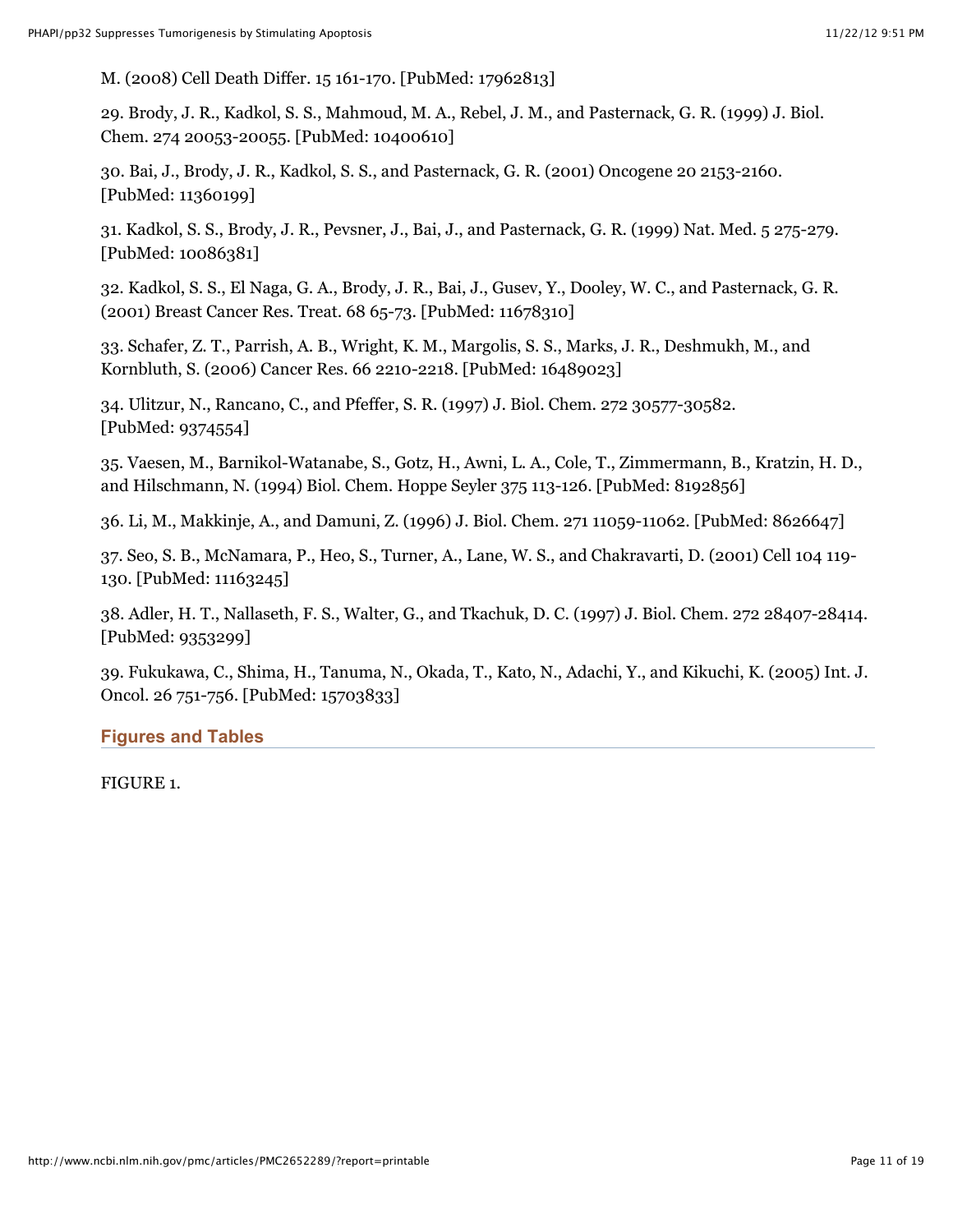

**Determination of the domain structure required for the apoptotic activity of PHAPI.** *A*, schemes of PHAPI and its truncation mutants. Individual motifs and their corresponding amino acid positions are labeled for the full-length PHAPI. *B*, SDS-PAGE of purified recombinant PHAPI and its truncation mutants. 1 µg of each protein was resolved by SDS-PAGE and stained with Coomassie Blue R250. *C* and *D*, analysis of the activity of PHAPI and its truncation mutants to stimulate Apaf-1 mediated caspase activation. The assay was performed as described under "Experimental Procedures" using 500 nm PHAPI or its truncation mutants as indicated. Either *in vitro* translated, [<sup>35</sup>S]methioninelabeled caspase-3 (*C*) or fluorogenic peptide substrate of caspase-3 (*D*) was used as the substrate for the assay. The values of 90-min reaction are shown. *Error bars* represent standard error calculated from three independent experiments (same for other figures). *E*, analysis of the apoptotic activity of the PHAPI truncation mutant MC (amino acid 139–249, containing the M and C regions only). The values of 90-min reaction are shown.

FIGURE 2.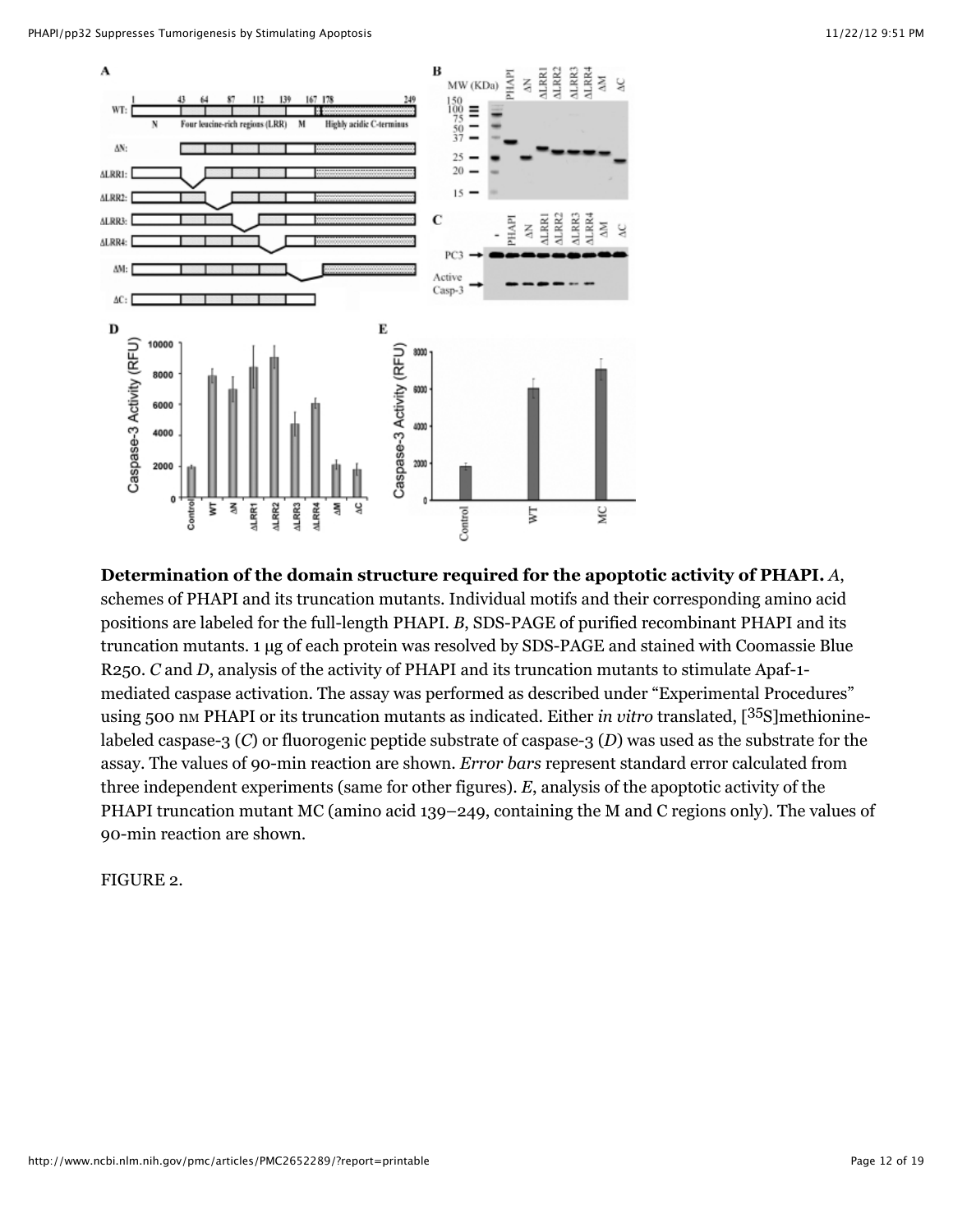

**pp32R1 is not able to stimulate Apaf-1-mediated caspase activation.** *A*, amino acid sequence alignment of PHAPI *versus* pp32R1, a highly diverse region (residues 140–163 of PHAPI) are highlighted. *B*, PHAPI but not pp32R1 stimulated Apaf-1-mediated caspase activation. The assay was performed as described under "Experimental Procedures" using fluorogenic peptide substrate of caspase-3 and 500 nm PHAPI or pp32R1 as indicated. *C*, SDS-PAGE showing the purified recombinant PHAPI, pp32R1, and the PRP swap mutant of PHAPI. *D*, PRP mutant possesses a significantly diminished apoptotic activity compared with wild-type PHAPI. The caspase assay was performed as described under "Experimental Procedures" using fluorogenic peptide substrate of caspase-3 and 500 nm PHAPI, pp32R1, or PRP mutant as indicated. The values of 90-min reaction are shown.

FIGURE 3.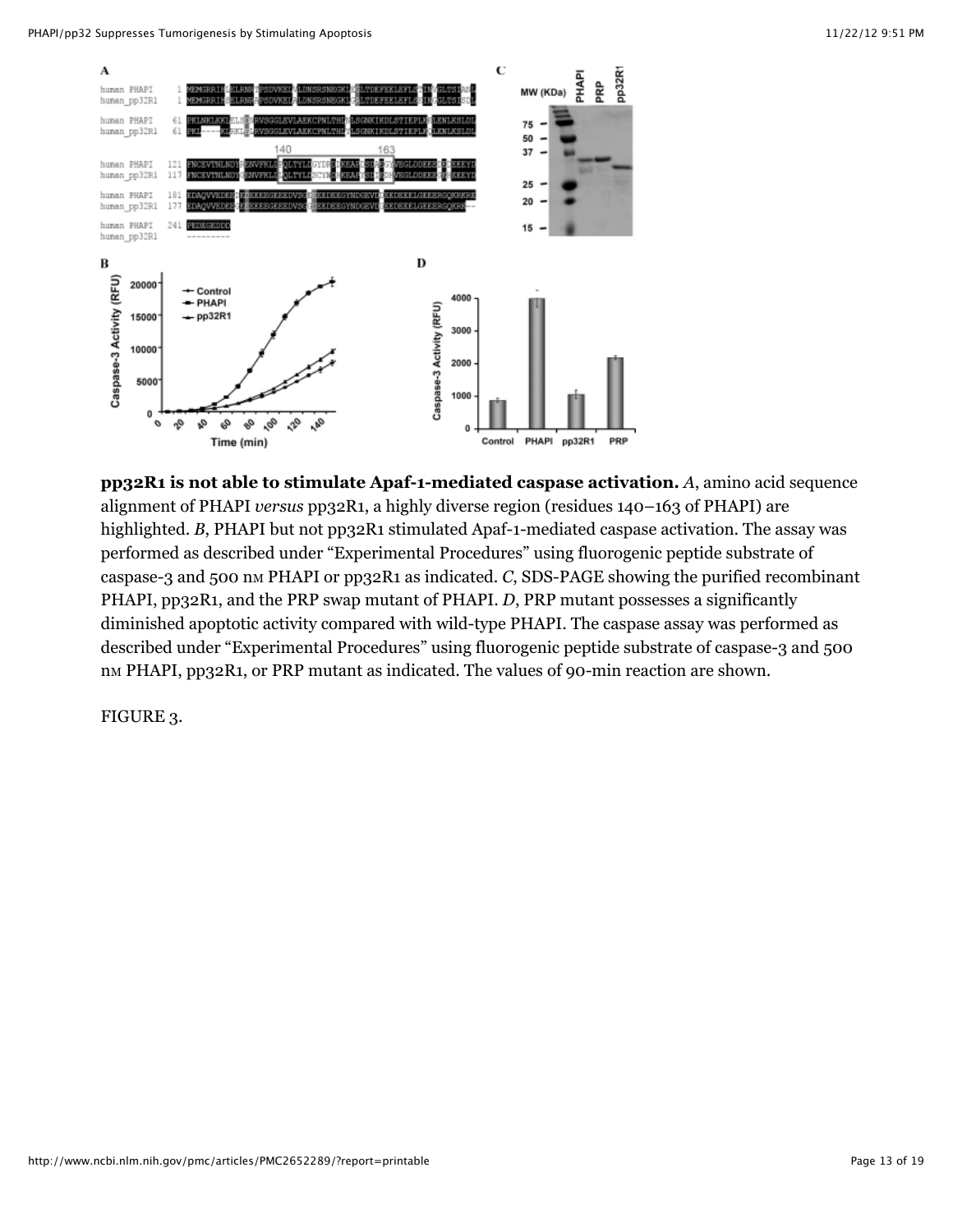

**pp32R1 does not inhibit the** *in vitro* **apoptotic activity of PHAPI.** The effect of pp32R1 and ΔMor ΔC mutant of PHAPI on the activity of PHAPI to stimulate Apaf-1-mediated caspase activation was examined. The assay was performed as described under "Experimental Procedures" using fluorogenic peptide substrate of caspase-3 and 500 nm PHAPI, pp32R1, ΔM, or ΔCas indicated.

FIGURE 4.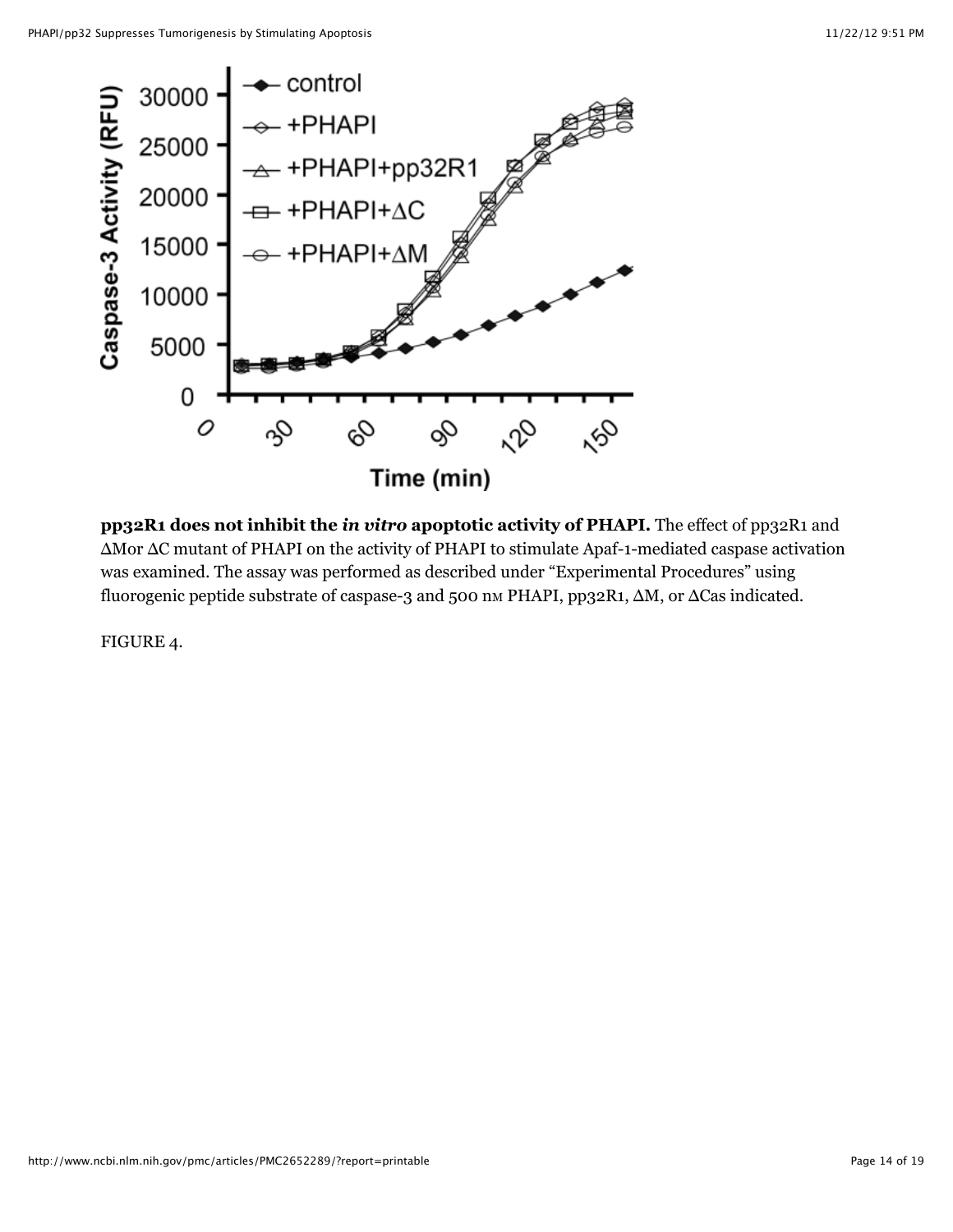

**PHAPI is not an oligomeric protein.** *A*, differentially tagged PHAPI did not interact with each other when expressed in HeLa cells. HeLa cells were transfected with plasmids encoding for FLAGtagged PHAPI and/or Myc-tagged PHAPI as indicated. One day after transfection, cell extracts were prepared and coimmunoprecipitation using an anti-Myc antibody was performed as described under "Experimental Procedures." Subsequently, the input extracts (*I*) and the immunoprecipitates (*P*) were subjected to Western blot analysis against anti-FLAG, anti-Myc, and anti-histone antibodies as indicated. *B*, light scattering analysis indicates PHAPI is a monomeric protein. Molar mass of purified Recombinant PHAPI was determined by static multiangle light scattering as described under "Experimental Procedures." The measured molar mass of PHAPI is 29.2 kDa.

FIGURE 5.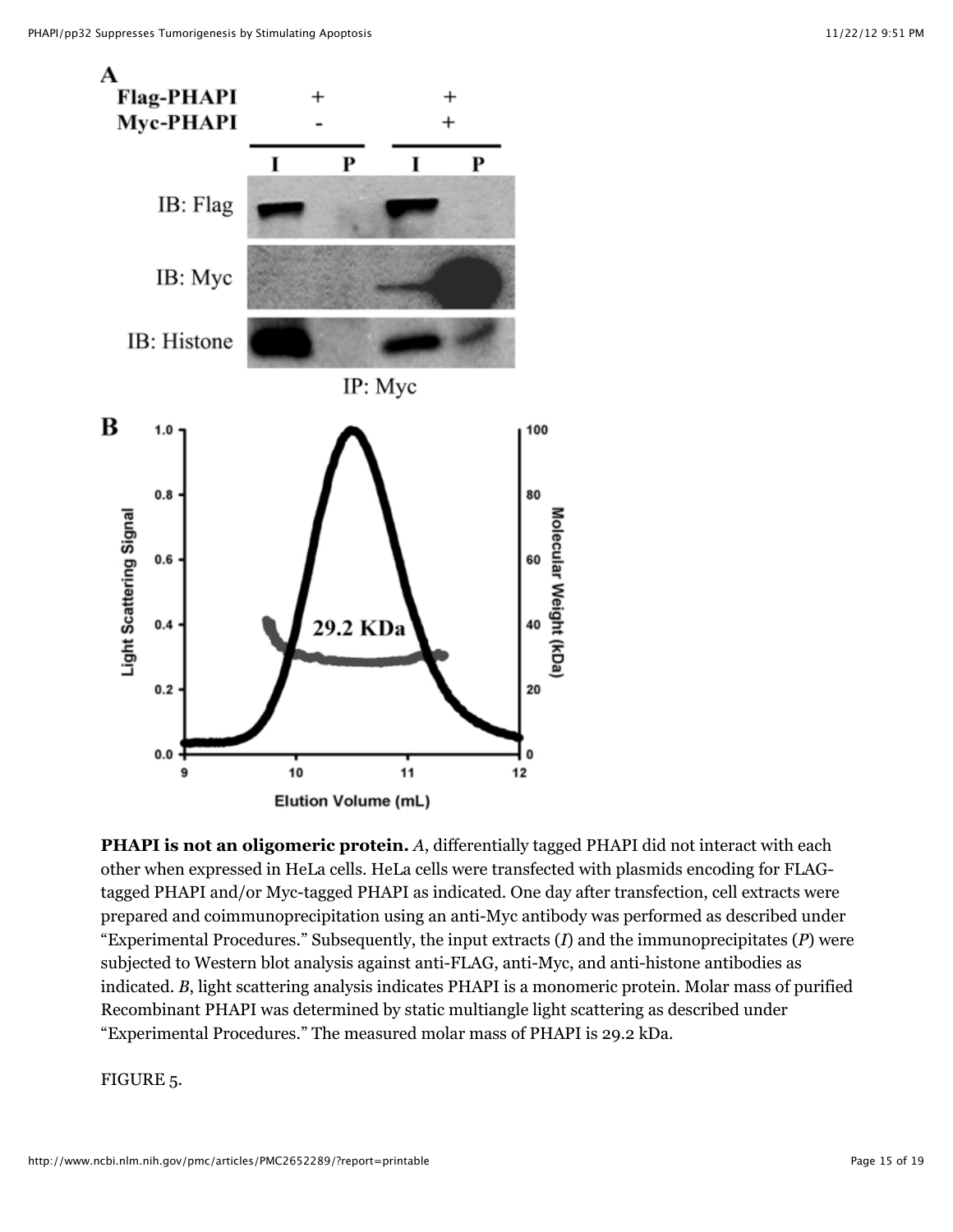

**The apoptotic activity of PHAPI correlates with its tumor-suppressive function.** *A*, the tumor-suppressive function of PHAPI, and its truncation mutants, as indicated, was measured in a soft agar colony formation assay as inhibition of Ras/Myc-induced cell transformation. The assay was performed as described under "Experimental Procedures." A set of representative pictures and the quantitative values with standard deviation from three independent experiments are shown. *B*, the effect of overexpression of PHAPI and its truncation mutants on apoptosis under anchorageindependent growth condition. The cells infected with the same set of genes as that in *panel A* were grown in suspension condition as described under "Experimental Procedures." Eight hours later, cells were harvested, total cell lysates were prepared, and 20 µg of extracts was subjected to caspase-3 activity to monitor cellular apoptosis triggered by lack of anchorage. The values of 120-min reaction are shown.

### FIGURE 6.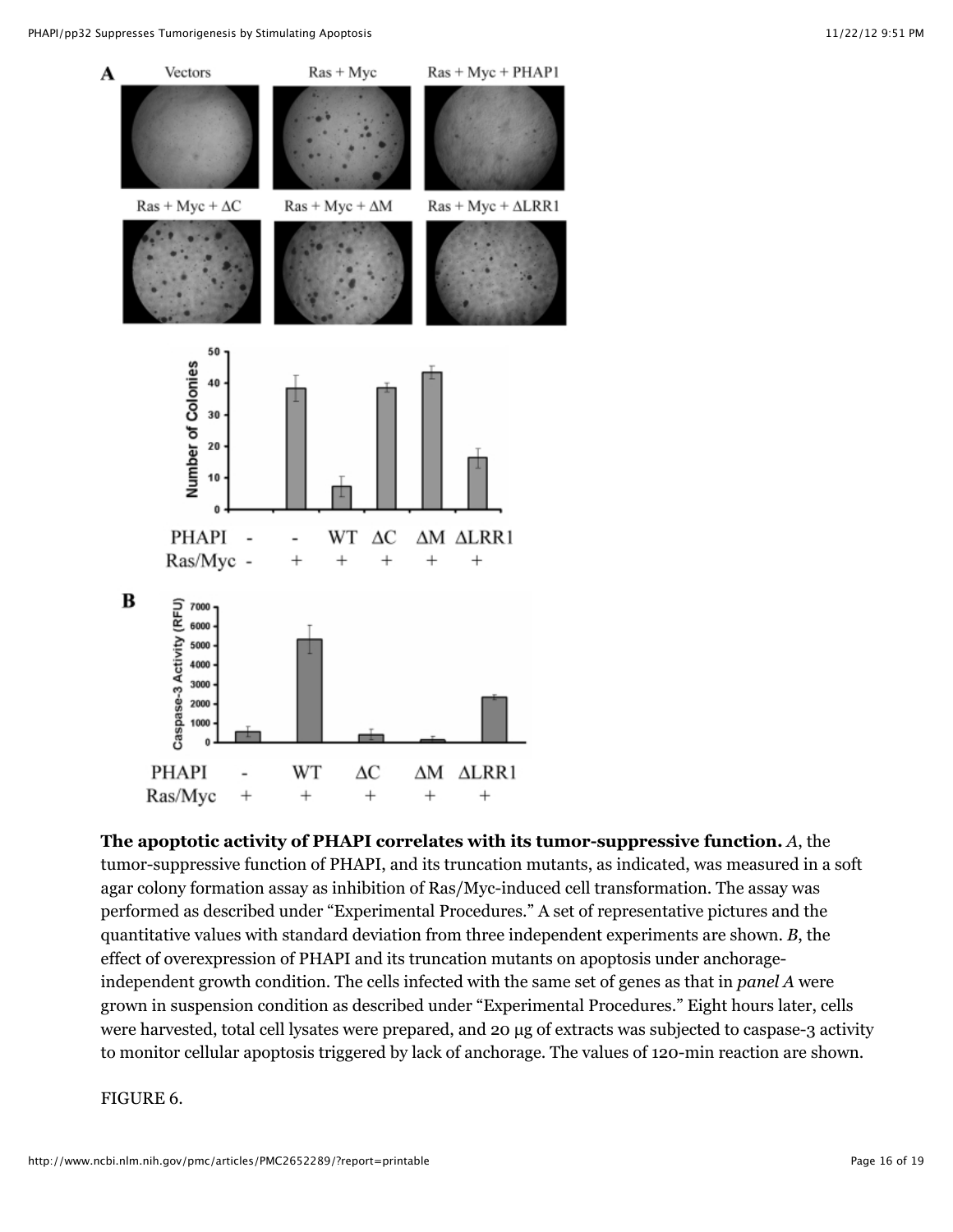PHAPI/pp32 Suppresses Tumorigenesis by Stimulating Apoptosis 11/22/12 9:51 PM



**Apoptotic stimuli induce translocation of PHAPI from the nucleus to cytoplasm.** *A*, PHAPI is predominantly a nuclear protein. GFP alone or GFP-tagged PHAPI was expressed in HeLa cells, and their subcellular localization was detected by fluorescent microscopy. *B*, UV light and staurosporine can trigger translocation of PHAPI from the nucleus to cytoplasm. HeLa cells expressing GFP-PHAPI were treated with either UV light or staurosporine (*STS*) for the indicated times, and subsequently subcellular localization of GFP-PHAPI was detected by fluorescent microscopy.

FIGURE 7.

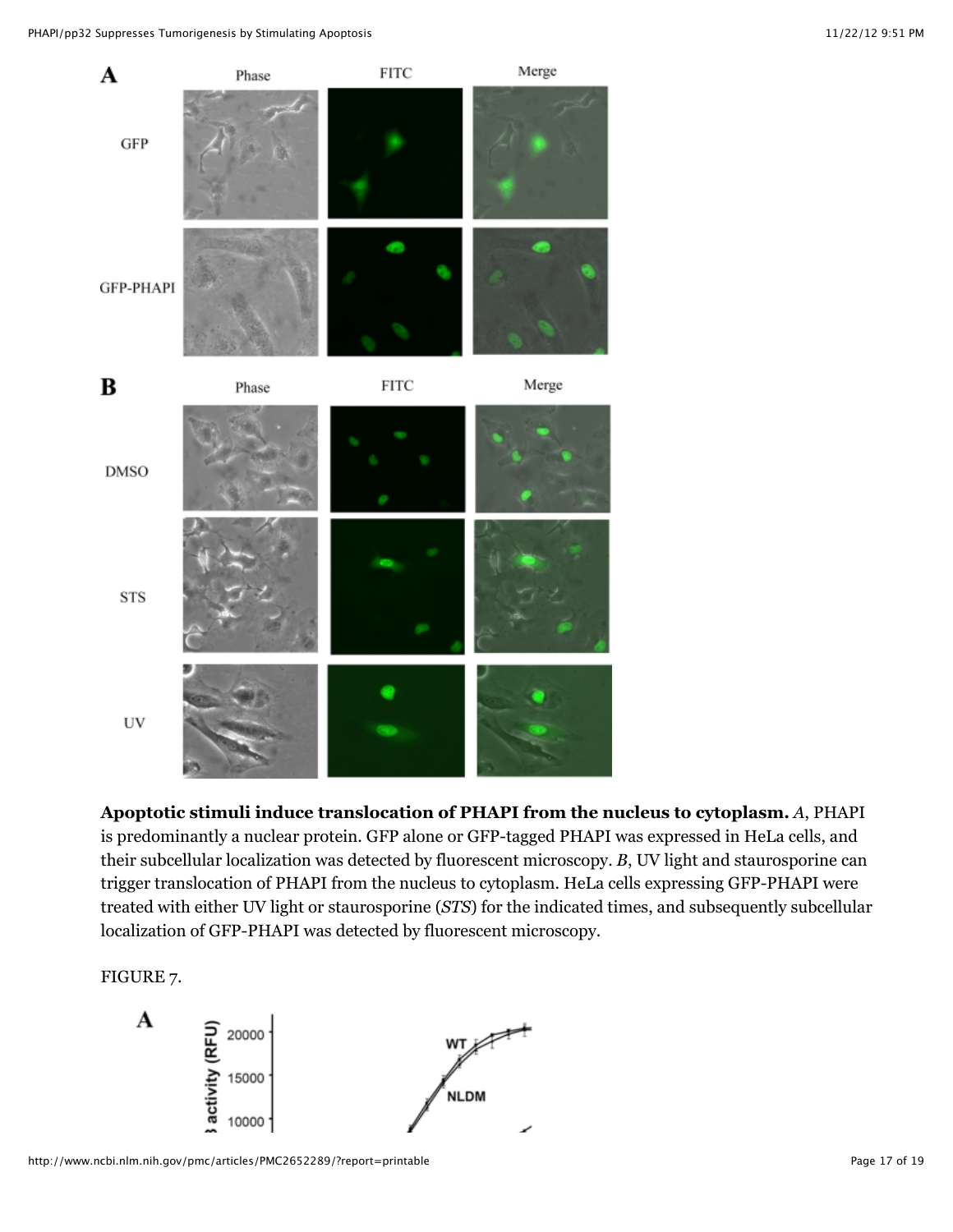